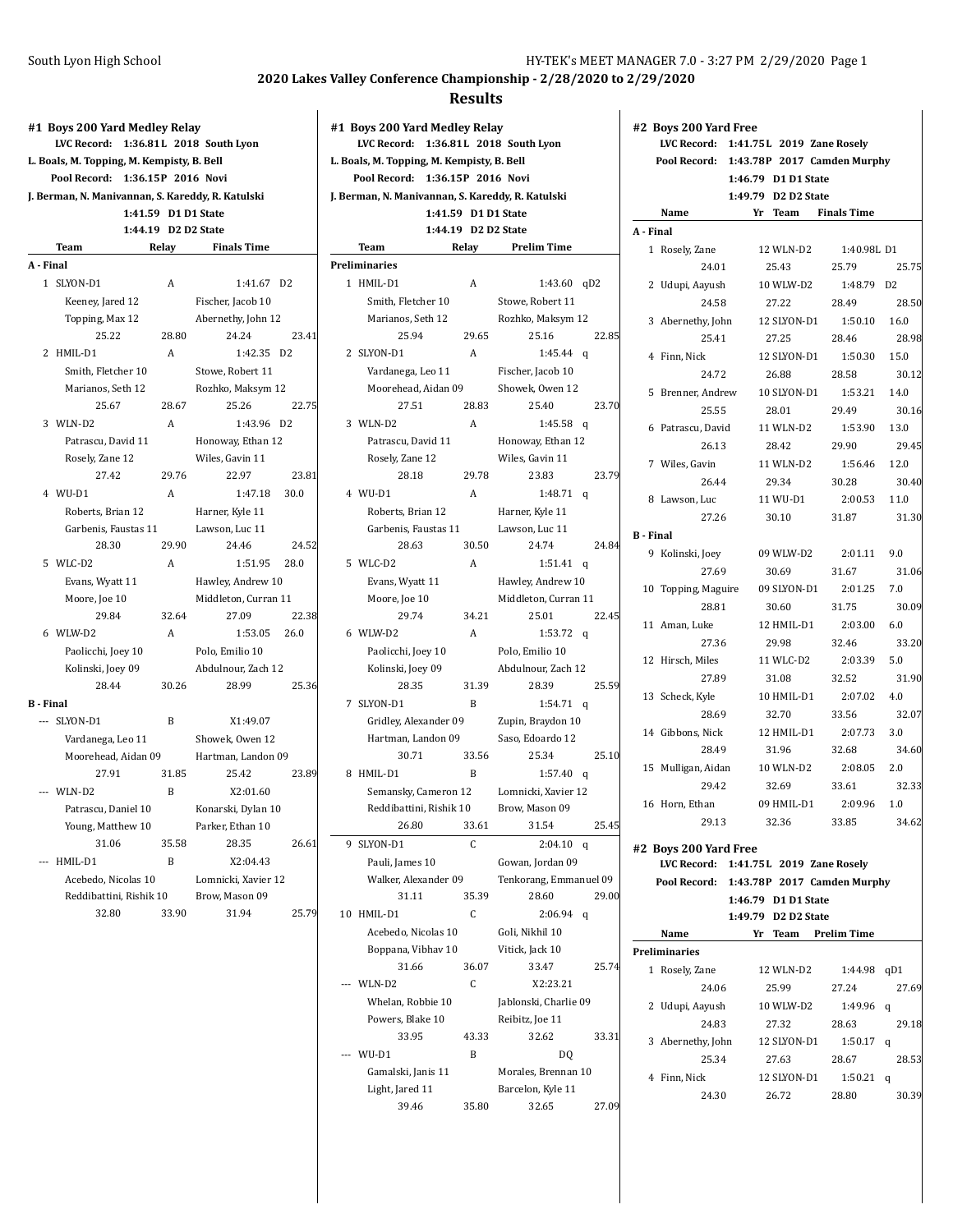|           |                     |                                          |                    |       |                       | --------                                 |                    |       |                                         |                           |                    |            |
|-----------|---------------------|------------------------------------------|--------------------|-------|-----------------------|------------------------------------------|--------------------|-------|-----------------------------------------|---------------------------|--------------------|------------|
|           |                     | Preliminaries  (#2 Boys 200 Yard Free)   |                    |       | 5 Moody, Tyler        | 10 SLYON-D1                              | 2:12.19            | 14.0  | 13 Hawley, Andrew                       | 10 WLC-D2                 | $2:29.64$ q        |            |
|           | 5 Brenner, Andrew   | 10 SLYON-D1                              | 1:51.32 $q$        |       | 28.31                 | 34.27                                    | 40.11              | 29.50 | 33.63                                   | 39.24                     | 40.13              | 36.64      |
|           | 25.62               | 27.93                                    | 29.14              | 28.63 | 6 Vardanega, Leo      | 11 SLYON-D1                              | 2:14.33            | 13.0  | 14 Walker, Alexander                    | 09 SLYON-D1               | $2:36.36$ q        |            |
|           | 6 Patrascu, David   | 11 WLN-D2                                | 1:55.74 $q$        |       | 29.07                 | 32.71                                    | 41.67              | 30.88 | 29.99                                   | 37.56                     | 51.39              | 37.42      |
|           | 26.34               | 28.73                                    | 29.97              | 30.70 | 7 Honoway, Ethan      | 12 WLN-D2                                | 2:14.95            | 12.0  | 15 Parker, Ethan                        | 10 WLN-D2                 | $2:37.45$ q        |            |
|           | 7 Wiles, Gavin      | 11 WLN-D2                                | 1:58.39 q          |       | 28.54                 | 35.76                                    | 39.52              | 31.13 | 33.34                                   | 41.82                     | 45.20              | 37.09      |
|           | 26.68               | 29.78                                    | 30.74              | 31.19 | 8 Moore, Joe          | 10 WLC-D2                                | 2:15.10            | 11.0  | 16 Gridley, Alexander                   | 09 SLYON-D1               | $2:39.29$ q        |            |
|           | 8 Lawson, Luc       | 11 WU-D1                                 | $2:00.28$ q        |       | 27.76                 | 32.99                                    | 42.86              | 31.49 | 34.31                                   | 37.10                     | 51.01              | 36.87      |
|           | 27.39               | 30.52                                    | 32.00              | 30.37 | <b>B</b> - Final      |                                          |                    |       | 17 Reddibattini, Rishik 10 HMIL-D1      |                           | 2:41.93            |            |
|           |                     |                                          | $2:00.65$ q        |       | 9 Arora, Anuj         | 09 WLW-D2                                | 2:21.09            | 9.0   | 34.39                                   | 39.34                     | 49.28              | 38.92      |
|           | 9 Aman, Luke        | 12 HMIL-D1                               |                    |       | 30.79                 | 37.07                                    | 39.53              | 33.70 |                                         |                           |                    |            |
|           | 27.10               | 29.55                                    | 31.98              | 32.02 |                       |                                          |                    | 7.0   | 18 Light, Jared                         | 11 WU-D1                  | 2:46.82            |            |
|           | 10 Kolinski, Joey   | 09 WLW-D2                                | $2:01.80$ q        |       | 10 Young, Matthew     | 10 WLN-D2                                | 2:21.67            |       | 35.64                                   | 42.66                     | 47.54              | 40.98      |
|           | 26.70               | 30.44                                    | 32.27              | 32.39 | 29.55                 | 37.78                                    | 41.97              | 32.37 | 19 Goli, Nikhil                         | 10 HMIL-D1                | 2:49.35            |            |
|           | 11 Topping, Maguire | 09 SLYON-D1                              | $2:02.38$ q        |       | 11 Zupin, Braydon     | 10 SLYON-D1                              | 2:28.22            | 6.0   | 37.30                                   | 45.01                     | 47.10              | 39.94      |
|           | 29.20               | 31.26                                    | 31.61              | 30.31 | 32.34                 | 39.49                                    | 41.34              | 35.05 | #4 Boys 50 Yard Free                    |                           |                    |            |
|           | 12 Hirsch, Miles    | 11 WLC-D2                                | $2:02.74$ q        |       | 12 Huff, Lucas        | 10 WLC-D2                                | 2:28.85            | 5.0   | LVC Record:                             | 21.45L 2019 Ian Allen     |                    |            |
|           | 27.89               | 30.86                                    | 32.40              | 31.59 | 30.61                 | 41.26                                    | 43.64              | 33.34 | Pool Record:                            | 20.98P 2012 Victor Zhang  |                    |            |
|           | 13 Scheck, Kyle     | 10 HMIL-D1                               | $2:02.77$ q        |       | 13 Hawley, Andrew     | 10 WLC-D2                                | 2:29.91            | 4.0   |                                         | 22.49 D1 D1 State         |                    |            |
|           | 27.40               | 31.68                                    | 32.47              | 31.22 | 33.94                 | 39.29                                    | 40.54              | 36.14 |                                         | 22.69 D2 D2 State         |                    |            |
|           | 14 Gibbons, Nick    | 12 HMIL-D1                               | $2:07.54$ q        |       | 14 Gridley, Alexander | 09 SLYON-D1                              | 2:32.32            | 3.0   | Name                                    | Yr Team                   | <b>Finals Time</b> |            |
|           | 28.14               | 32.67                                    | 33.97              | 32.76 | 35.69                 | 36.05                                    | 48.12              | 32.46 | A - Final                               |                           |                    |            |
|           | 15 Mulligan, Aidan  | 10 WLN-D2                                | $2:10.22$ q        |       | 15 Walker, Alexander  | 09 SLYON-D1                              | 2:32.76            | 2.0   | 1 Hieber, Eric                          | 12 WLW-D2                 | 21.41L D1          |            |
|           | 28.86               | 33.29                                    | 34.28              | 33.79 | 31.16                 | 39.39                                    | 48.47              | 33.74 | *2 Garbenis, Faustas                    | 11 WU-D1                  | 22.11 D1           |            |
|           | 16 Horn, Ethan      | 09 HMIL-D1                               | $2:10.24$ q        |       | 16 Parker, Ethan      | 10 WLN-D2                                | 2:35.19            | 1.0   | *2 Hughes, Evan                         | 12 WLW-D2                 | 22.11 D1           |            |
|           | 29.91               | 32.28                                    | 33.80              | 34.25 | 33.33                 | 39.82                                    | 45.89              | 36.15 | 4 Perczak, Eric                         | 11 SLYON-D1               | 22.55 D2           |            |
|           | 17 Abdulnour, Zach  | 12 WLW-D2                                | 2:10.94            |       |                       |                                          |                    |       | 5 Middleton, Curran                     | 11 WLC-D2                 | 22.78              | 14.0       |
|           | 28.22               | 32.73                                    | 34.44              | 35.55 | #3 Boys 200 Yard IM   | LVC Record: 1:55.39L 2018 Ian Allen      |                    |       | 6 Rozhko, Maksym                        | 12 HMIL-D1                | 23.79              | 13.0       |
|           | 18 Barcelon, Kyle   | 11 WU-D1                                 | 2:16.27            |       |                       | Pool Record: 1:49.30P 2014 Nick Arkelian |                    |       | 7 Stowe, Robert                         | 11 HMIL-D1                | 23.80              | 12.0       |
|           | 30.07               | 33.69                                    | 35.90              | 36.61 |                       | 2:01.29 D1 D1 State                      |                    |       | 8 Semansky, Cameron 12 HMIL-D1          |                           | 23.81              | 11.0       |
|           | 19 Collins, Blake   | 12 WU-D1                                 | 2:20.99            |       |                       | 2:04.59 D2 D2 State                      |                    |       | <b>B</b> - Final                        |                           |                    |            |
|           | 30.47               | 36.02                                    | 38.58              | 35.92 | Name                  | Yr Team                                  | <b>Prelim Time</b> |       |                                         |                           |                    |            |
|           | 20 Shelton, Aiden   | 10 WU-D1                                 | 2:22.09            |       | <b>Preliminaries</b>  |                                          |                    |       | 9 Triplette, Peyton                     | 12 HMIL-D1                | 23.76              | 9.0        |
|           | 30.00               | 35.83                                    | 38.62              | 37.64 | 1 Topping, Max        | 12 SLYON-D1                              | $2:07.63$ q        |       | 10 Kolb, Austin                         | 12 HMIL-D1                | 24.00<br>24.27     | 7.0<br>5.5 |
|           | 21 George, Anthony  | 09 WLC-D2                                | 2:22.52            |       | 26.57                 | 33.45                                    | 37.13              | 30.48 | *11 Hartman, Landon                     | 09 SLYON-D1<br>12 HMIL-D1 |                    | 5.5        |
|           | 30.01               | 36.17                                    | 38.26              | 38.08 | 2 Fischer, Jacob      | 10 SLYON-D1                              | $2:09.68$ q        |       | *11 Marianos, Seth<br>13 Roberts, Brian |                           | 24.27              |            |
|           | 22 Cagigas, Mike    | 09 WLW-D2                                | 2:28.49            |       | 27.03                 | 32.76                                    | 37.66              | 32.23 |                                         | 12 WU-D1                  | 24.60              | 4.0        |
|           | 32.61               | 37.62                                    | 39.30              | 38.96 | 3 Harner, Kyle        | 11 WU-D1                                 | $2:10.99$ q        |       | 14 Barrow, Logan                        | 10 WLN-D2                 | 24.76              | 3.0        |
|           | 23 Gamble, Chris    | 10 WLW-D2                                | 2:43.90            |       |                       |                                          |                    |       | 15 Evans, Wyatt                         | 11 WLC-D2                 | 25.00              | 2.0        |
|           | 35.53               | 42.75                                    | 44.99              | 40.63 | 28.33                 | 33.68                                    | 39.01              | 29.97 | 16 Saso, Edoardo                        | 12 SLYON-D1               | 25.33              | 1.0        |
|           |                     |                                          |                    |       | 4 Moody, Tyler        | 10 SLYON-D1                              | $2:12.00$ q        |       | #4 Boys 50 Yard Free                    |                           |                    |            |
|           | #3 Boys 200 Yard IM |                                          |                    |       | 28.16                 | 33.54                                    | 41.28              | 29.02 | <b>LVC Record:</b>                      | 21.45L 2019 Ian Allen     |                    |            |
|           |                     | LVC Record: 1:55.39L 2018 Ian Allen      |                    |       | 5 Vardanega, Leo      | 11 SLYON-D1                              | 2:12.71 q          |       | Pool Record:                            | 20.98P 2012 Victor Zhang  |                    |            |
|           |                     | Pool Record: 1:49.30P 2014 Nick Arkelian |                    |       | 28.26                 | 32.27                                    | 40.91              | 31.27 |                                         | 22.49 D1 D1 State         |                    |            |
|           |                     | 2:01.29 D1 D1 State                      |                    |       | 6 Polo, Emilio        | 10 WLW-D2                                | 2:12.94 q          |       |                                         | 22.69 D2 D2 State         |                    |            |
|           |                     | 2:04.59 D2 D2 State                      |                    |       | 27.21                 | 34.37                                    | 39.35              | 32.01 | Name                                    | Yr Team Prelim Time       |                    |            |
|           | Name                | Yr Team                                  | <b>Finals Time</b> |       | 7 Moore, Joe          | 10 WLC-D2                                | $2:15.58$ q        |       | Preliminaries                           |                           |                    |            |
| A - Final |                     |                                          |                    |       | 27.99                 | 34.59                                    | 41.81              | 31.19 | 1 Hughes, Evan                          | 12 WLW-D2                 | 22.19 qD1          |            |
|           | 1 Topping, Max      | 12 SLYON-D1                              | 2:02.22 D2         |       | 8 Honoway, Ethan      | 12 WLN-D2                                | $2:16.61$ q        |       | 2 Hieber, Eric                          | 12 WLW-D2                 | 22.23 qD1          |            |
|           | 25.02               | 31.11                                    | 35.77              | 30.32 | 28.53                 | 36.03                                    | 40.75              | 31.30 | 3 Garbenis, Faustas                     | 11 WU-D1                  | 22.41 qD1          |            |
|           | 2 Fischer, Jacob    | 10 SLYON-D1                              | 2:08.55            | 17.0  | 9 Young, Matthew      | 10 WLN-D2                                | $2:25.30$ q        |       | 4 Perczak, Eric                         | 11 SLYON-D1               | 22.54 qD2          |            |
|           | 27.42               | 33.05                                    | 37.34              | 30.74 | 30.07                 | 37.31                                    | 44.40              | 33.52 | 5 Middleton, Curran                     | 11 WLC-D2                 | 22.90 q            |            |
|           | 3 Harner, Kyle      | 11 WU-D1                                 | 2:10.77            | 16.0  | 10 Zupin, Braydon     | 10 SLYON-D1                              | $2:26.22$ q        |       | *6 Stowe, Robert                        | 11 HMIL-D1                | 23.70 q            |            |
|           | 28.61               | 34.31                                    | 38.19              | 29.66 | 32.00                 | 38.20                                    | 41.30              | 34.72 | *6 Semansky, Cameron 12 HMIL-D1         |                           | $23.70$ q          |            |
|           | 4 Polo, Emilio      | 10 WLW-D2                                | 2:10.91            | 15.0  | *11 Arora, Anuj       | 09 WLW-D2                                | $2:28.14$ q        |       | 8 Rozhko, Maksym                        | 12 HMIL-D1                | 23.75 q            |            |
|           | 26.73               | 33.76                                    | 38.41              | 32.01 | 31.07                 | 39.62                                    | 43.54              | 33.91 | 9 Triplette, Peyton                     | 12 HMIL-D1                | 23.83 $q$          |            |
|           |                     |                                          |                    |       | *11 Huff, Lucas       | 10 WLC-D2                                | 2:28.14 q          |       |                                         |                           |                    |            |
|           |                     |                                          |                    |       | 30.13                 | 40.28                                    | 43.60              | 34.13 |                                         |                           |                    |            |
|           |                     |                                          |                    |       |                       |                                          |                    |       |                                         |                           |                    |            |
|           |                     |                                          |                    |       |                       |                                          |                    |       |                                         |                           |                    |            |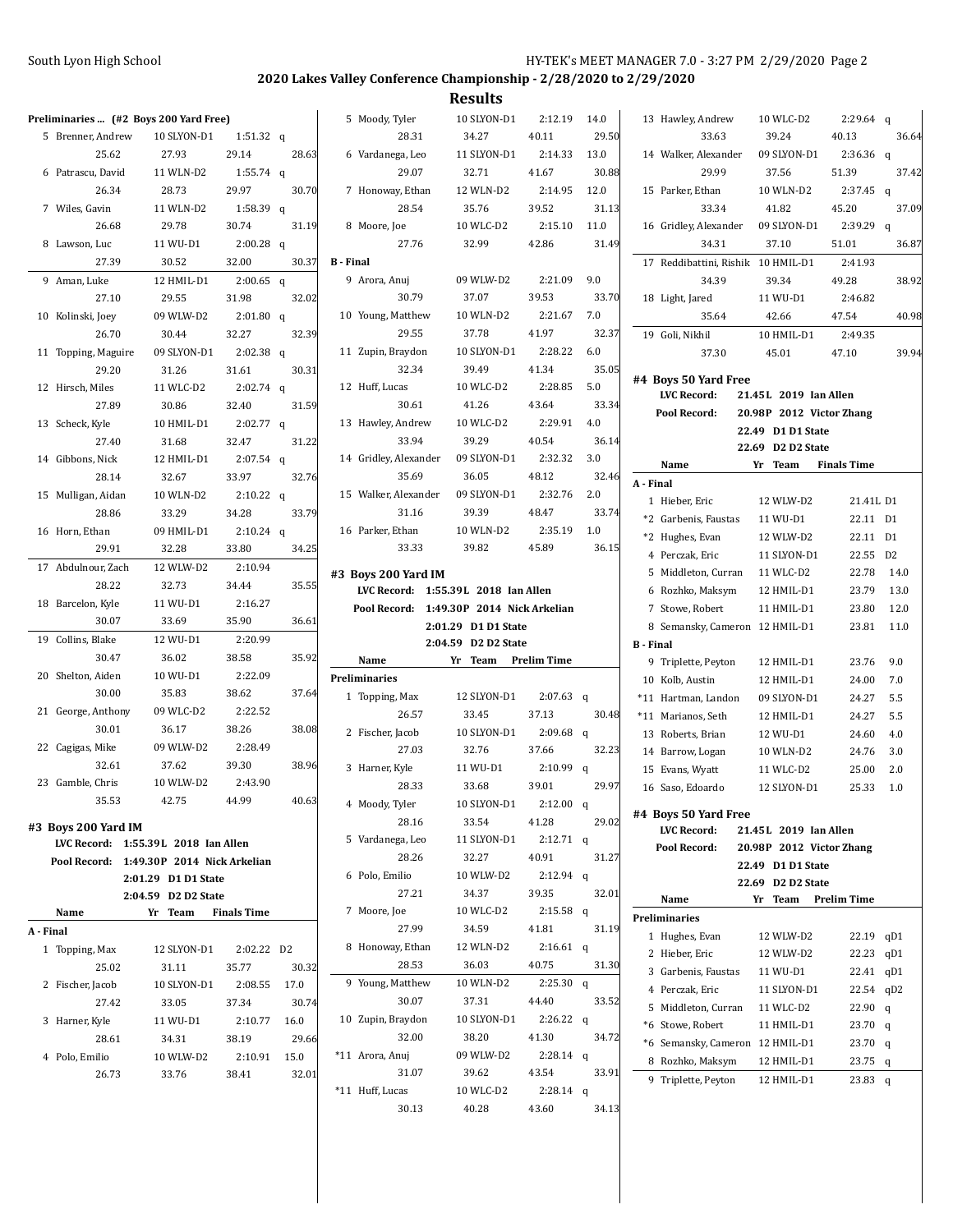|        | Preliminaries  (#4 Boys 50 Yard Free) |                           |                     |
|--------|---------------------------------------|---------------------------|---------------------|
| 10     | Hartman, Landon                       | 09 SLYON-D1               | 23.96<br>q          |
|        | 11 Marianos, Seth                     | 12 HMIL-D1                | 24.01<br>q          |
|        | 12 Roberts, Brian                     | 12 WU-D1                  | 24.19<br>q          |
|        | 13 Kolb, Austin                       | 12 HMIL-D1                | 24.28<br>q          |
|        | 14 Barrow, Logan                      | 10 WLN-D2                 | 24.30<br>q          |
|        | 15 Evans, Wyatt                       | 11 WLC-D2                 | 24.91<br>q          |
|        | 16 Saso, Edoardo                      | 12 SLYON-D1               | 25.49<br>q          |
|        | 17 Ghanta, Rahul                      | 09 SLYON-D1               | 25.72               |
|        | 18 Pauli, James                       | 10 SLYON-D1               | 26.00               |
|        | 19 Brow, Mason                        | 09 HMIL-D1                | 26.04               |
|        | 20 Chapp, Jeremy                      | 10 WLC-D2                 | 26.34               |
|        | 21 Varanasi, Shreyas                  | 10 WLW-D2                 | 27.35               |
|        | 22 Mankvitz, Blaine                   | 10 WLN-D2                 | 27.87               |
|        | 23 Boppana, Vibhav                    | 10 HMIL-D1                | 28.22               |
| 24     | Acebedo, Nicolas                      | 10 HMIL-D1                | 28.26               |
|        |                                       |                           |                     |
| 25     | Petsch, Grant                         | 09 WU-D1                  | 28.87               |
| 26     | Powers, Blake                         | 10 WLN-D2                 | 29.05               |
| 27     | Bartle, Caleb                         | 11 WU-D1                  | 29.08               |
| 28     | O'Reilly, Cooper                      | 12 WLW-D2                 | 29.19               |
| 29     | Pierce, Andrew                        | 09 WLN-D2                 | 29.97               |
| 30     | Kositzke, Matt                        | 10 WLN-D2                 | 30.11               |
| 31     | Davis, Braxton                        | 09 WLN-D2                 | 31.35               |
| 32     | Gamalski, Janis                       | 11 WU-D1                  | 32.81               |
| 33     | Hodges, Jacob                         | 09 WLW-D2                 | 33.95               |
|        | 34 Reibitz, Joe                       | 11 WLN-D2                 | 34.56               |
| 35     | Hadimani, Rachait                     | 09 WLW-D2                 | 35.79               |
|        | --- Grant, Jovan                      | 12 SLYON-D1               | X28.99              |
|        | --- Tenkorang, Emmanu 09 SLYON-D1     |                           | X29.36              |
|        | --- Gowan, Jordan                     | 09 SLYON-D1               | X29.50              |
|        | --- Southerland, Curtis               | 12 WU-D1                  | X30.83              |
|        | --- Rathore, Aaryan                   | SLYON-D1                  | X32.65              |
|        | --- Muthukumar, Ganesł 11 SLYON-D1    |                           | X33.82              |
|        | --- Rickert, Jacob                    | 10 WLN-D2                 | X34.89              |
|        | --- Partin, James                     | 10 SLYON-D1               | X36.50              |
|        | #5 Boys 1 mtr Diving                  |                           |                     |
|        | <b>LVC Record:</b>                    | 391.95L 2018 Seth Caspers |                     |
|        | Pool Record:                          | 473.85P 2011 Kevin Bain   |                     |
|        | Name                                  | Yr Team                   | <b>Finals Score</b> |
| Finals |                                       |                           |                     |
|        | 1 Poulin, Alex                        | 09 WU-D1                  | 428.25L<br>20.0     |
|        | 2 Farabi, Ilan                        | 12 WLN-D2                 | 304.35<br>17.0      |
|        | 3 Vitick, Jack                        | 10 HMIL-D1                | 275.35<br>16.0      |
|        | 4 Heaman, Cole                        | 09 SLYON-D1 270.85        | 15.0                |
|        | 5 Jess, Luke                          | 12 HMIL-D1 255.30         | 14.0                |
|        | 6 Twigg, Ian                          | 10 HMIL-D1                | 249.30<br>13.0      |
|        | 7 Walker, Alex                        | 10 WLN-D2                 | 197.80<br>12.0      |
|        | 8 Parsons, Evan 11 HMIL-D1            |                           | 195.60 11.0         |
|        | #5 Boys 1 mtr Diving                  |                           |                     |
|        | LVC Record:                           | 391.95L 2018 Seth Caspers |                     |
|        | Pool Record: 473.85P 2011 Kevin Bain  |                           |                     |
|        | Name                                  | Yr Team Prelim Score      |                     |
|        | Preliminaries                         |                           |                     |
|        | 1 Poulin, Alex                        | 09 WU-D1                  | 319.05<br>q         |
|        |                                       |                           |                     |
|        |                                       |                           |                     |

| 2                | Farabi, Ilan                               | 12 WLN-D2                              | 219.45             | q              |
|------------------|--------------------------------------------|----------------------------------------|--------------------|----------------|
| 3                | Heaman, Cole                               | 09 SLYON-D1                            | 204.05             | q              |
|                  | 4 Vitick, Jack                             | 10 HMIL-D1                             | 193.85             | q              |
|                  | 5 Jess, Luke                               | 12 HMIL-D1                             | 188.25             | q              |
|                  | 6 Twigg, Ian                               | 10 HMIL-D1                             | 175.15             | q              |
|                  | 7 Parsons, Evan                            | 11 HMIL-D1                             | 133.95             | q              |
|                  | 8 Walker, Alex                             | 10 WLN-D2                              | 131.20             | q              |
|                  |                                            |                                        |                    |                |
|                  | #6 Boys 100 Yard Fly<br><b>LVC Record:</b> |                                        |                    |                |
|                  | Pool Record:                               | 50.38L 2019 Ian Allen                  |                    |                |
|                  |                                            | 50.43P 2012 Victor Zhang               |                    |                |
|                  |                                            | 53.69 D1 D1 State<br>54.79 D2 D2 State |                    |                |
|                  | Name                                       | Yr<br>Team                             | <b>Finals Time</b> |                |
| A - Final        |                                            |                                        |                    |                |
| 1                | Rosely, Zane                               | 12 WLN-D2                              | 50.34L D1          |                |
|                  | 23.60                                      | 26.74                                  |                    |                |
|                  | 2 Perczak, Eric                            | 11 SLYON-D1                            | 52.34              | D1             |
|                  | 24.79                                      | 27.55                                  |                    |                |
|                  | 3 Smith, Fletcher                          |                                        |                    | D1             |
|                  |                                            | 10 HMIL-D1                             | 52.94              |                |
|                  | 24.97                                      | 27.97                                  |                    |                |
|                  | 4 Keeney, Jared                            | 12 SLYON-D1                            | 53.54              | D <sub>1</sub> |
|                  | 24.89                                      | 28.65                                  |                    |                |
| 5                | Garbenis, Faustas                          | 11 WU-D1                               | 54.42              | D2             |
|                  | 25.27                                      | 29.15                                  |                    |                |
| 6                | Moorehead, Aidan                           | 09 SLYON-D1                            | 56.60              | 13.0           |
|                  | 25.98                                      | 30.62                                  |                    |                |
| 7                | Christopher, Trustin                       | 10 WLW-D2                              | 57.63              | 12.0           |
|                  | 26.66                                      | 30.97                                  |                    |                |
|                  | 8 Marianos, Seth                           | 12 HMIL-D1                             | 58.92              | 11.0           |
|                  | 26.36                                      | 32.56                                  |                    |                |
| <b>B</b> - Final |                                            |                                        |                    |                |
|                  | 9 Hartman, Landon                          | 09 SLYON-D1                            | 58.89              | 9.0            |
|                  | 27.43                                      | 31.46                                  |                    |                |
|                  | 10 Moore, Joe                              | 10 WLC-D2                              | 59.86              | 7.0            |
|                  | 27.65                                      | 32.21                                  |                    |                |
|                  | 11 Walker, Alexander                       | 09 SLYON-D1                            | 1:06.45            | 6.0            |
|                  | 29.91                                      | 36.54                                  |                    |                |
|                  | 12 Young, Matthew                          | 10 WLN-D2                              | 1:07.03            | 5.0            |
|                  | 30.46                                      | 36.57                                  |                    |                |
|                  | 13 Huff, Lucas                             | 10 WLC-D2                              | 1:08.43            | 4.0            |
|                  | 31.78                                      | 36.65                                  |                    |                |
|                  | 14 Flynn, Trevor                           | 09 WU-D1                               | 1:12.08            | 3.0            |
|                  | 33.10                                      | 38.98                                  |                    |                |
|                  | 15 Powers, Blake                           | 10 WLN-D2                              | 1:14.26            | 2.0            |
|                  | 32.94                                      | 41.32                                  |                    |                |
|                  | #6 Boys 100 Yard Fly                       |                                        |                    |                |
|                  | <b>LVC Record:</b>                         | 50.38L 2019 Ian Allen                  |                    |                |
|                  | Pool Record:                               | 50.43P 2012 Victor Zhang               |                    |                |
|                  |                                            | 53.69 D1 D1 State                      |                    |                |
|                  |                                            | 54.79 D2 D2 State                      |                    |                |
|                  | Name                                       | Yr Team Prelim Time                    |                    |                |
|                  | <b>Preliminaries</b>                       |                                        |                    |                |
|                  | 1 Rosely, Zane                             | 12 WLN-D2                              | 51.60 qD1          |                |
|                  | 24.13                                      | 27.47                                  |                    |                |
|                  | 2 Perczak, Eric                            | 11 SLYON-D1                            | 53.08 qD1          |                |
|                  |                                            |                                        |                    |                |
|                  | 25.24                                      | 27.84                                  |                    |                |

|                  | 3 Smith, Fletcher                                            | 10 HMIL-D1                               | 53.53     | qD1  |
|------------------|--------------------------------------------------------------|------------------------------------------|-----------|------|
|                  | 24.97                                                        | 28.56                                    |           |      |
|                  | 4 Keeney, Jared                                              | 12 SLYON-D1                              | 55.12     | q    |
|                  | 25.95                                                        | 29.17                                    |           |      |
|                  | 5 Garbenis, Faustas                                          | 11 WU-D1                                 | 55.45     | q    |
|                  | 25.55                                                        | 29.90                                    |           |      |
|                  | 6 Moorehead, Aidan                                           | 09 SLYON-D1                              | 56.63     | q    |
|                  | 25.98                                                        | 30.65                                    |           |      |
| 7                | Marianos, Seth                                               | 12 HMIL-D1                               | 57.80     | q    |
|                  | 25.82                                                        | 31.98                                    |           |      |
|                  | 8 Christopher, Trustin 10 WLW-D2                             |                                          | 58.96     | q    |
|                  | 26.73                                                        | 32.23                                    |           |      |
| 9                | Hartman, Landon                                              | 09 SLYON-D1                              | 59.09     | q    |
|                  | 27.80                                                        | 31.29                                    |           |      |
|                  | 10 Moore, Joe                                                | 10 WLC-D2                                | 1:00.59   | q    |
|                  | 28.09                                                        | 32.50                                    |           |      |
| 11               | Huff, Lucas                                                  | 10 WLC-D2                                | 1:06.29   | q    |
|                  | 31.08                                                        | 35.21                                    |           |      |
|                  | 12 Walker, Alexander                                         | 09 SLYON-D1                              | 1:08.15   | q    |
|                  | 31.18                                                        | 36.97                                    |           |      |
|                  | 13 Young, Matthew                                            | 10 WLN-D2                                | 1:08.30   | q    |
|                  | 30.33                                                        | 37.97                                    |           |      |
|                  | 14 Flynn, Trevor                                             | 09 WU-D1                                 | 1:13.20   | q    |
|                  | 33.57                                                        | 39.63                                    |           |      |
|                  | 15 Powers, Blake                                             | 10 WLN-D2                                | 1:16.95   | q    |
|                  | 33.33                                                        | 43.62                                    |           |      |
|                  |                                                              |                                          |           |      |
|                  | #7 Boys 100 Yard Free<br>LVC Record: 46.57L 2019 Eric Hieber |                                          |           |      |
|                  |                                                              |                                          |           |      |
|                  |                                                              |                                          |           |      |
|                  | Pool Record:                                                 | 45.55P 2012 Victor Zhang                 |           |      |
|                  |                                                              | 49.39 D1 D1 State                        |           |      |
|                  | Name                                                         | 49.99 D2 D2 State<br>Yr Team Finals Time |           |      |
| A - Final        |                                                              |                                          |           |      |
|                  | 1 Hieber, Eric                                               | 12 WLW-D2                                | 46.33L D1 |      |
|                  | 22.45                                                        | 23.88                                    |           |      |
| 2                | Hughes, Evan                                                 | 12 WLW-D2                                | 49.25     | D1   |
|                  | 23.47                                                        | 25.78                                    |           |      |
| 3                | Finn, Nick                                                   | 12 SLYON-D1                              | 51.32     | 16.0 |
|                  | 24.54                                                        | 26.78                                    |           |      |
|                  | 4 Carney, Marc                                               | 12 HMIL-D1                               | 51.44     | 15.0 |
|                  | 24.87                                                        | 26.57                                    |           |      |
| 5                | Rozhko, Maksym                                               | 12 HMIL-D1                               | 51.54     | 14.0 |
|                  | 24.60                                                        | 26.94                                    |           |      |
| 6                | Triplette, Peyton                                            | 12 HMIL-D1                               | 52.71     | 13.0 |
|                  | 24.78                                                        | 27.93                                    |           |      |
|                  | 7 Showek, Owen                                               | 12 SLYON-D1                              | 53.22     | 12.0 |
|                  | 25.49                                                        | 27.73                                    |           |      |
| 8                | Barrow, Logan                                                | 10 WLN-D2                                | 54.41     | 11.0 |
|                  | 26.16                                                        | 28.25                                    |           |      |
| <b>B</b> - Final |                                                              |                                          |           |      |
|                  | 9 Abdulnour, Zach                                            | 12 WLW-D2                                | 55.86     | 9.0  |
|                  | 26.97                                                        | 28.89                                    |           |      |
|                  | 10 Ghanta, Rahul                                             | 09 SLYON-D1                              | 56.38     | 7.0  |
|                  | 26.44                                                        | 29.94                                    |           |      |
| 11               | Brow, Mason<br>27.41                                         | 09 HMIL-D1<br>29.35                      | 56.76     | 6.0  |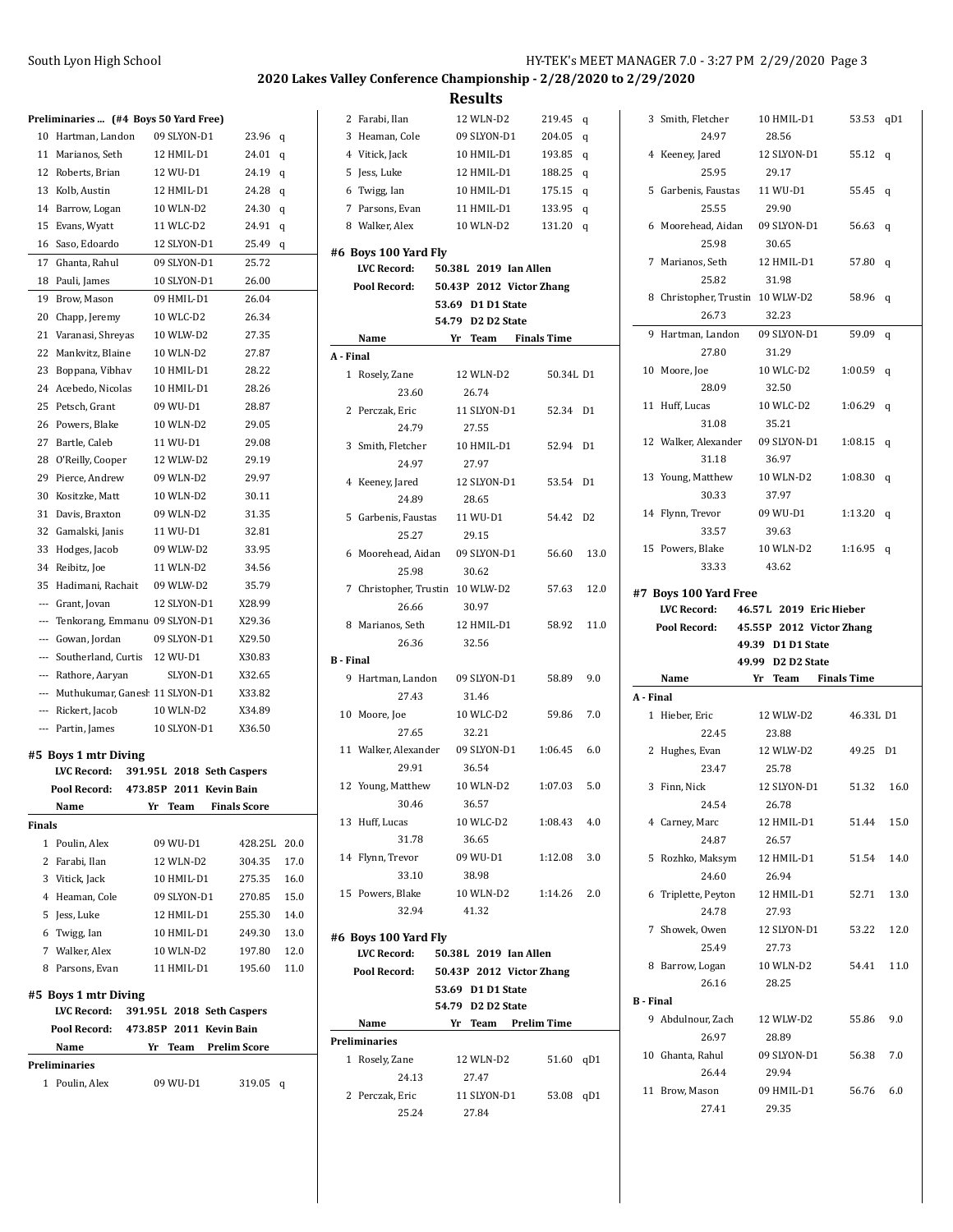| B - Final  (#7 Boys 100 Yard Free) |                          |           |           | 19 Barcelon, Kyle                                              | 11 WU-D1            | 1:00.25            |       | 2 Abernethy, John   |                | 12 SLYON-D1    | 4:54.98 D2     |                |
|------------------------------------|--------------------------|-----------|-----------|----------------------------------------------------------------|---------------------|--------------------|-------|---------------------|----------------|----------------|----------------|----------------|
| 12 Saso, Edoardo                   | 12 SLYON-D1              | 56.87 5.0 |           | 28.42                                                          | 31.83               |                    |       |                     | 26.54          | 28.91          | 29.46          | 29.54          |
| 26.46                              | 30.41                    |           |           | 20 Williams, Johnny                                            | 10 WLN-D2           | 1:01.02            |       |                     | 29.80          | 30.04          | 30.22          | 30.14          |
| 13 Gibbons, Nick                   | 12 HMIL-D1               | 57.45 4.0 |           | 29.50                                                          | 31.52               |                    |       |                     | 30.21          | 30.12          |                |                |
| 28.18                              | 29.27                    |           |           | 21 Whelan, Robbie                                              | 10 WLN-D2           | 1:02.30            |       | 3 Brenner, Andrew   |                | 10 SLYON-D1    | 5:07.70        | 16.0           |
| 14 Chapp, Jeremy                   | 10 WLC-D2                | 58.22 3.0 |           | 29.10                                                          | 33.20               |                    |       |                     | 26.94          | 29.43          | 30.07          | 30.74          |
| 27.39                              | 30.83                    |           |           | 22 Boppana, Vibhav                                             | 10 HMIL-D1          | 1:04.08            |       |                     | 31.35          | 31.90          | 32.31          | 32.27          |
| 15 Morales, Brennan                | 10 WU-D1                 | 59.05 2.0 |           | 30.44                                                          | 33.64               |                    |       |                     | 31.54          | 31.15          |                |                |
| 28.73                              | 30.32                    |           |           | 23 Jablonski, Charlie                                          | 09 WLN-D2           | 1:05.04            |       | 4 Paolicchi, Joey   |                | 10 WLW-D2      | 5:10.90        | 15.0           |
| 16 Lomnicki, Xavier                | 12 HMIL-D1               | 59.15 1.0 |           | 31.00                                                          | 34.04               |                    |       |                     | 26.90          | 30.08          | 30.79          | 31.29          |
| 28.41                              | 30.74                    |           |           | 24 George, Anthony                                             | 09 WLC-D2           | 1:05.27            |       |                     | 31.91          | 31.82          | 31.85          | 31.88          |
| #7 Boys 100 Yard Free              |                          |           |           | 31.35                                                          | 33.92               |                    |       |                     | 32.41          | 31.97          |                |                |
| LVC Record:                        | 46.57L 2019 Eric Hieber  |           |           | 25 O'Reilly, Cooper                                            | 12 WLW-D2           | 1:07.60            |       | 5 Wiles, Gavin      |                | 11 WLN-D2      | 5:21.45        | 14.0           |
| Pool Record:                       | 45.55P 2012 Victor Zhang |           |           | 31.64                                                          | 35.96               |                    |       |                     | 27.70          | 31.47          | 32.27          | 32.88          |
|                                    | 49.39 D1 D1 State        |           |           | 26 Gamble, Chris                                               | 10 WLW-D2           | 1:08.45            |       |                     | 32.96          | 33.08          | 33.70          | 33.32          |
|                                    | 49.99 D2 D2 State        |           |           | 32.78                                                          | 35.67               |                    |       |                     | 32.93          | 31.14          |                |                |
| Name                               | Yr Team Prelim Time      |           |           | 27 Petsch, Grant                                               | 09 WU-D1            | 1:08.65            |       | 6 Moody, Tyler      |                | 10 SLYON-D1    | 5:21.87        | 13.0           |
| Preliminaries                      |                          |           |           | 32.62                                                          | 36.03               |                    |       |                     | 27.73          | 31.55          | 32.38          | 33.13          |
| 1 Hieber, Eric                     | 12 WLW-D2                | 49.69 qD2 |           | 28 Kositzke, Matt                                              | 10 WLN-D2           | 1:09.33            |       |                     | 32.83          | 33.07          | 33.78          | 33.16          |
| 23.71                              | 25.98                    |           |           | 32.34                                                          | 36.99               |                    |       |                     | 32.69          | 31.55          |                |                |
| 2 Finn, Nick                       | 12 SLYON-D1              | 50.97 $q$ |           | 29 Flynn, Trevor                                               | 09 WU-D1            | 1:09.92            |       | 7 Topping, Maguire  |                | 09 SLYON-D1    | 5:27.85        | 12.0           |
| 24.60                              | 26.37                    |           |           | 34.47                                                          | 35.45               |                    |       |                     | 29.79          | 33.00          | 33.31          | 33.71          |
| 3 Hughes, Evan                     | 12 WLW-D2                | 51.09 $q$ |           | 30 Pierce, Andrew                                              | 09 WLN-D2           | 1:10.18            |       |                     | 33.83          | 33.82          | 33.44          | 33.23          |
| 24.06                              | 27.03                    |           |           | 33.58                                                          | 36.60               |                    |       |                     | 32.45          | 31.27          |                |                |
| 4 Rozhko, Maksym                   | 12 HMIL-D1               | 51.89 q   |           | 31 Reichaw, Giovannie 11 WU-D1                                 |                     | 1:10.37            |       | 8 Scheck, Kyle      |                | 10 HMIL-D1     | 5:40.16        | 11.0           |
| 25.05                              | 26.84                    |           |           | 33.85                                                          | 36.52               |                    |       |                     | 28.60          | 32.74          | 34.71          | 35.31          |
| 5 Triplette, Peyton                | 12 HMIL-D1               | $52.17$ q |           | 32 Davis, Braxton                                              | 09 WLN-D2           | 1:12.44            |       |                     | 34.97          | 34.98          | 35.60          | 35.35          |
| 24.93                              | 27.24                    |           |           | 34.90                                                          | 37.54               |                    |       |                     | 34.96          | 32.94          |                |                |
| 6 Carney, Marc                     | 12 HMIL-D1               | 52.60 $q$ |           | 33 Hadimani, Rachait<br>39.10                                  | 09 WLW-D2           | 1:21.08            |       | <b>B</b> - Final    |                |                | 5:28.88        |                |
| 25.36                              | 27.24                    |           |           |                                                                | 41.98               |                    |       | 9 Hirsch, Miles     |                | 11 WLC-D2      |                | 9.0            |
| 7 Showek, Owen                     | 12 SLYON-D1              | 53.47 q   |           | 34 Hodges, Jacob<br>37.81                                      | 09 WLW-D2<br>43.99  | 1:21.80            |       |                     | 29.31          | 32.64<br>33.92 | 33.00<br>34.36 | 33.50<br>34.01 |
| 25.89                              | 27.58                    |           |           | --- Tenkorang, Emmanu 09 SLYON-D1                              |                     | X1:08.17           |       |                     | 33.37<br>32.98 | 31.79          |                |                |
| 8 Barrow, Logan                    | 10 WLN-D2                | 54.36 q   |           | 32.18                                                          | 35.99               |                    |       | 10 Lawson, Luc      |                | 11 WU-D1       | 5:31.94        | 7.0            |
| 25.97                              | 28.39                    |           |           | --- Grant, Jovan                                               | 12 SLYON-D1         | X1:13.74           |       |                     | 28.81          | 32.07          | 33.26          | 33.36          |
| 9 Ghanta, Rahul                    | 09 SLYON-D1              | 56.48 $q$ |           | 33.23                                                          | 40.51               |                    |       |                     | 34.54          | 34.81          | 34.99          | 34.95          |
| 26.65                              | 29.83                    |           |           | --- Rathore, Aaryan                                            | SLYON-D1            | X1:15.48           |       |                     | 33.85          | 31.30          |                |                |
| 10 Abdulnour, Zach                 | 12 WLW-D2                | 56.58 $q$ |           | 35.57                                                          | 39.91               |                    |       | 11 Patrascu, Daniel |                | 10 WLN-D2      | 5:32.82        | 6.0            |
| 27.36                              | 29.22                    |           |           | --- Reibitz, Joe                                               | 11 WLN-D2           | X1.17.82           |       |                     | 29.51          | 31.70          | 33.29          | 34.56          |
| 11 Brow, Mason                     | 09 HMIL-D1               | 57.13 q   |           | 1:18.08                                                        |                     |                    |       |                     | 34.82          | 35.03          | 35.07          | 34.23          |
| 27.37                              | 29.76                    |           |           | --- Rickert, Jacob                                             | 10 WLN-D2           | X1:17.90           |       |                     | 33.32          | 31.29          |                |                |
| 12 Gibbons, Nick                   | 12 HMIL-D1               | 57.45 $q$ |           | 38.08                                                          | 39.82               |                    |       | 12 Kolinski, Joey   |                | 09 WLW-D2      | 5:38.83        | 5.0            |
| 27.58                              | 29.87                    |           |           | --- Muthukumar, Ganesł 11 SLYON-D1                             |                     | X1:19.16           |       |                     | 28.79          | 32.72          | 34.40          | 34.44          |
| 13 Saso, Edoardo<br>26.85          | 12 SLYON-D1<br>30.86     | 57.71 q   |           | 36.95                                                          | 42.21               |                    |       |                     | 34.81          | 35.13          | 35.59          | 34.56          |
|                                    | 10 WLC-D2                |           |           |                                                                |                     |                    |       |                     | 34.84          | 33.55          |                |                |
| 14 Chapp, Jeremy<br>27.79          | 30.89                    | 58.68 q   |           | #8 Boys 500 Yard Free<br>LVC Record: 4:32.71L 2018 Eric Hieber |                     |                    |       | 13 Mulligan, Aidan  |                | 10 WLN-D2      | 5:48.90        | 4.0            |
| 15 Morales, Brennan                | 10 WU-D1                 | 59.09 q   |           | Pool Record: 4:43.59P 2016 Ben Rojewski                        |                     |                    |       |                     | 30.45          | 34.03          | 34.44          | 35.11          |
| 28.49                              | 30.60                    |           |           |                                                                | 4:53.99 D1 D1 State |                    |       |                     | 35.76          | 36.09          | 35.89          | 36.97          |
| 16 Lomnicki, Xavier                | 12 HMIL-D1               | 59.26 q   |           |                                                                | 4:59.69 D2 D2 State |                    |       |                     | 35.67          | 34.49          |                |                |
| 28.05                              | 31.21                    |           |           | Name                                                           | Yr Team             | <b>Finals Time</b> |       | 14 Horn, Ethan      |                | 09 HMIL-D1     | 5:52.43        | 3.0            |
| 17 Kositzke, Mike                  | 10 WLN-D2                | 59.42     | A - Final |                                                                |                     |                    |       |                     | 31.83          | 35.47          | 36.12          | 36.28          |
| 27.79                              | 31.63                    |           |           | 1 Udupi, Aayush                                                | 10 WLW-D2           | 4:52.93 D1         |       |                     | 35.67          | 35.87          | 36.07          | 35.77          |
| 18 Konarski, Dylan                 | 10 WLN-D2                | 59.92     |           | 25.93                                                          | 28.61               | 29.24              | 29.57 |                     | 35.35          | 34.00          |                |                |
| 28.17                              | 31.75                    |           |           | 29.42                                                          | 29.94               | 30.33              | 30.42 | 15 Shelton, Aiden   |                | 10 WU-D1       | 6:27.19        | 2.0            |
|                                    |                          |           |           | 30.38                                                          | 29.09               |                    |       |                     | 31.65          | 38.31          | 39.34          | 38.98          |
|                                    |                          |           |           |                                                                |                     |                    |       |                     | 40.29          | 41.41          | 41.00          | 39.05          |
|                                    |                          |           |           |                                                                |                     |                    |       |                     | 39.59          | 37.57          |                |                |
|                                    |                          |           |           |                                                                |                     |                    |       |                     |                |                |                |                |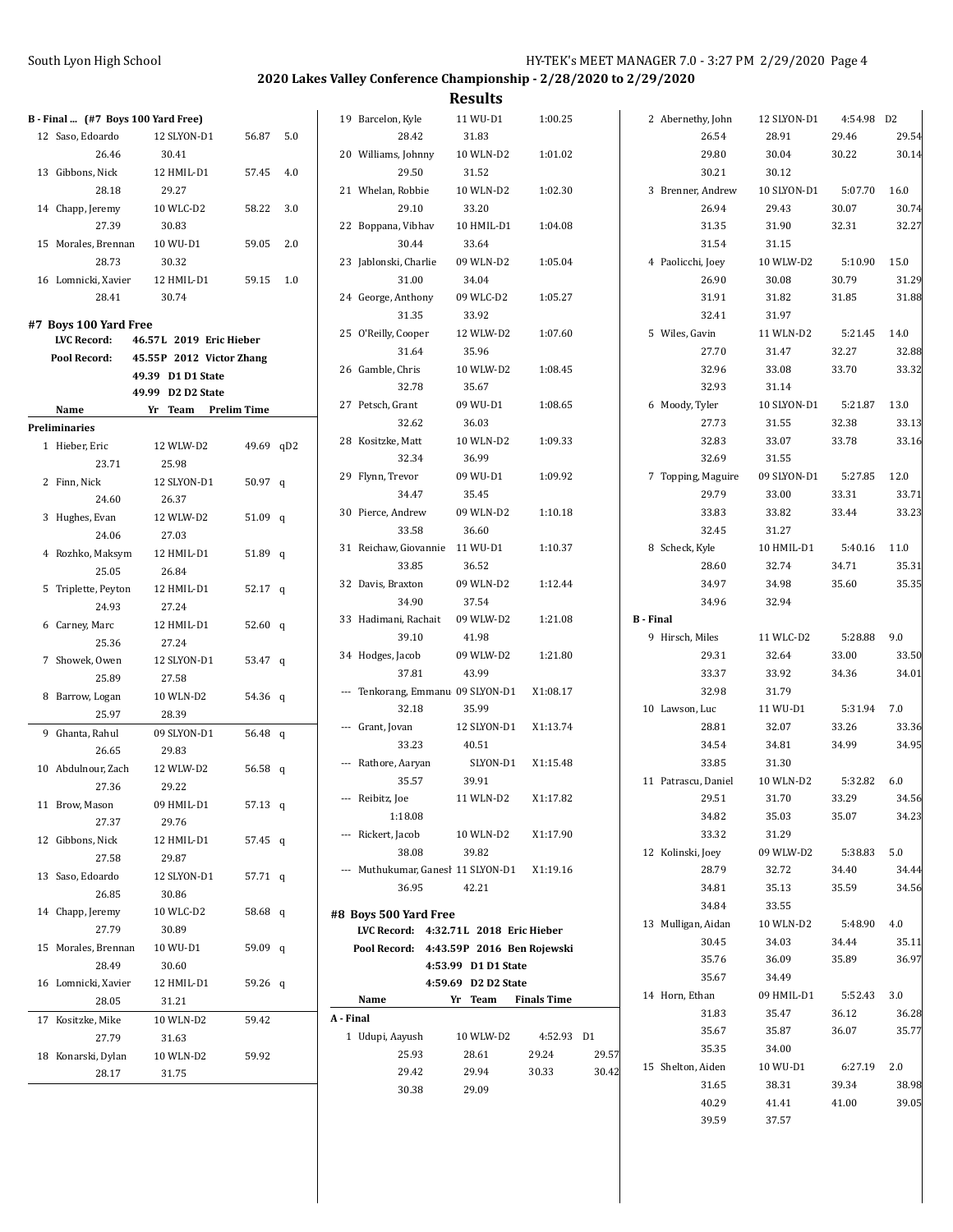| B Final  (#8 Boys 500 Yard Free)        |                                            |                    |                | 11 Patrascu, Daniel                           | 10 WLN-D2           | 5:37.07 q                |       | <b>B</b> - Final                              |              |                            |       |
|-----------------------------------------|--------------------------------------------|--------------------|----------------|-----------------------------------------------|---------------------|--------------------------|-------|-----------------------------------------------|--------------|----------------------------|-------|
| 16 Imai, Kaito                          | 09 WLC-D2                                  | 6:45.73            | 1.0            | 28.82                                         | 31.85               | 33.07                    | 33.85 | --- SLYON-D1                                  | B            | X1:38.81                   |       |
| 34.40                                   | 41.09                                      | 42.60              | 42.90          | 35.71                                         | 35.91               | 35.92                    | 35.51 | Fischer, Jacob 10                             |              | Brenner, Andrew 10         |       |
| 42.20                                   | 42.97                                      | 41.60              | 41.71          | 34.75                                         | 31.68               |                          |       | Moody, Tyler 10                               |              | Hartman, Landon 09         |       |
| 41.04                                   | 35.22                                      |                    |                | 12 Mulligan, Aidan                            | 10 WLN-D2           | 5:46.38 q                |       | 24.55                                         | 24.59        | 25.37                      | 24.30 |
|                                         |                                            |                    |                | 30.14                                         | 33.45               | 34.03                    | 34.69 | --- WLN-D2                                    | $\, {\bf B}$ | X1:48.05                   |       |
| #8 Boys 500 Yard Free                   |                                            |                    |                | 35.09                                         | 35.44               | 36.06                    | 36.56 | Kositzke, Mike 10                             |              | Young, Matthew 10          |       |
| LVC Record: 4:32.71L 2018 Eric Hieber   |                                            |                    |                | 35.86                                         | 35.06               |                          |       | Parker, Ethan 10                              |              | Mulligan, Aidan 10         |       |
| Pool Record: 4:43.59P 2016 Ben Rojewski |                                            |                    |                | 13 Kolinski, Joey                             | 09 WLW-D2           | 5:47.09 $q$              |       | 27.03                                         | 26.06        | 27.48                      | 27.48 |
|                                         | 4:53.99 D1 D1 State<br>4:59.69 D2 D2 State |                    |                | 28.12                                         | 34.05               | 34.97                    | 35.63 | --- HMIL-D1                                   | $\, {\bf B}$ | X1:48.20                   |       |
| Name                                    | Yr Team                                    | <b>Prelim Time</b> |                | 36.45                                         | 36.16               | 36.51                    | 36.08 | Gibbons, Nick 12                              |              | Vitick, Jack 10            |       |
| Preliminaries                           |                                            |                    |                | 34.28                                         | 34.84               |                          |       | Boppana, Vibhav 10                            |              | Scheck, Kyle 10            |       |
|                                         | 12 SLYON-D1                                | 4:55.02 qD2        |                | 14 Horn, Ethan                                | 09 HMIL-D1          | 5:54.79 q                |       | 27.56                                         | 27.09        | 27.61                      | 25.94 |
| 1 Abernethy, John<br>26.93              |                                            |                    |                | 31.55                                         | 33.95               | 34.82                    | 36.34 | --- WLC-D2                                    | $\, {\bf B}$ | X1:49.97                   |       |
|                                         | 29.17                                      | 29.35<br>30.23     | 29.83<br>30.11 | 36.93                                         | 36.69               | 36.04                    | 36.84 | Hirsch, Miles 11                              |              | George, Anthony 09         |       |
| 30.43                                   | 30.35                                      |                    |                | 36.59                                         | 35.04               |                          |       | Huff, Lucas 10                                |              | Hawley, Andrew 10          |       |
| 29.73                                   | 28.89                                      |                    |                | 15 Shelton, Aiden                             | 10 WU-D1            | $6:37.04$ q              |       | 25.87                                         | 28.63        | 27.47                      | 28.00 |
| 2 Udupi, Aayush                         | 10 WLW-D2                                  | 4:59.53 qD2        |                | 34.60                                         | 39.78               | 40.39                    | 41.42 | --- WLW-D2                                    | B            | X1:52.08                   |       |
| 25.58                                   | 28.37                                      | 29.38              | 30.23          | 40.58                                         | 42.19               | 41.57                    | 39.87 | Varanasi, Shreyas 10                          |              | Kolinski, Joey 09          |       |
| 30.71                                   | 30.95                                      | 30.71              | 31.26          | 39.80                                         | 36.84               |                          |       | Cagigas, Mike 09                              |              | Gamble, Chris 10           |       |
| 31.39                                   | 30.95                                      |                    |                | 16 Imai, Kaito                                | 09 WLC-D2           | 6:48.67 q                |       | 27.52                                         | 25.87        | 31.06                      | 27.63 |
| 3 Brenner, Andrew                       | 10 SLYON-D1                                | $5:04.30$ q        |                | 35.56                                         | 40.79               | 43.59                    | 41.63 | --- WU-D1                                     | $\, {\bf B}$ | X2:00.63                   |       |
| 26.89                                   | 29.40                                      | 30.66              | 30.67          | 42.33                                         | 42.39               | 43.04                    | 42.13 | Bartle, Caleb 11                              |              | Flynn, Trevor 09           |       |
| 30.97                                   | 31.05                                      | 31.03              | 31.47          | 41.17                                         | 36.04               |                          |       | Gamalski, Janis 11                            |              | Reichaw, Giovannie 11      |       |
| 31.66                                   | 30.50                                      |                    |                |                                               |                     |                          |       | 30.54                                         | 31.58        | 27.86                      | 30.65 |
| 4 Paolicchi, Joey                       | 10 WLW-D2                                  | 5:13.00 $q$        |                | #9 Boys 200 Yard Free Relay                   |                     |                          |       | #9 Boys 200 Yard Free Relay                   |              |                            |       |
| 26.60                                   | 29.75                                      | 30.74              | 31.64          | LVC Record: 1:29.38L 2019 Walled Lake Western |                     |                          |       | LVC Record: 1:29.38L 2019 Walled Lake Western |              |                            |       |
| 31.45                                   | 31.92                                      | 32.11              | 32.57          | E. Hughes, M. Vucelic, E. Hieber, K. Roemmich |                     |                          |       | E. Hughes, M. Vucelic, E. Hieber, K. Roemmich |              |                            |       |
| 33.39                                   | 32.83                                      |                    |                | Pool Record: 1:27.28P 2014 Livonia Stevenson  |                     |                          |       | Pool Record: 1:27.28P 2014 Livonia Stevenson  |              |                            |       |
|                                         |                                            |                    |                |                                               |                     |                          |       |                                               |              |                            |       |
| 5 Moody, Tyler                          | 10 SLYON-D1                                | 5:23.21 q          |                | N. Arakelian, M. Chen, A. Lee, J. O'Dowd      |                     |                          |       | N. Arakelian, M. Chen, A. Lee, J. O'Dowd      |              |                            |       |
| 28.80                                   | 32.16                                      | 32.49              | 32.64          |                                               | 1:31.09 D1 D1 State |                          |       |                                               |              | 1:31.09 D1 D1 State        |       |
| 33.27                                   | 33.26                                      | 33.94              | 33.38          |                                               | 1:33.09 D2 D2 State |                          |       |                                               |              | 1:33.09 D2 D2 State        |       |
| 31.87                                   | 31.40                                      |                    |                | Team                                          | Relay               | <b>Finals Time</b>       |       | Team                                          | Relay        | <b>Prelim Time</b>         |       |
| 6 Wiles, Gavin                          | 11 WLN-D2                                  | $5:25.04$ q        |                | A - Final                                     |                     |                          |       | <b>Preliminaries</b>                          |              |                            |       |
| 28.25                                   | 31.56                                      | 32.67              | 32.98          | 1 SLYON-D1                                    | A                   | 1:30.25 D1               |       | 1 WLW-D2                                      | A            | 1:34.10 $q$                |       |
| 33.46                                   | 33.09                                      | 33.69              | 33.56          | Keeney, Jared 12                              |                     | Finn, Nick 12            |       | Hughes, Evan 12                               |              | Christopher, Trustin 10    |       |
| 32.99                                   | 32.79                                      |                    |                | Topping, Max 12                               |                     | Perczak, Eric 11         |       | Udupi, Aayush 10                              |              | Hieber, Eric 12            |       |
| 7 Topping, Maguire                      | 09 SLYON-D1                                | 5:30.49 $q$        |                | 23.34                                         | 23.27               | 22.01                    | 21.63 | 23.31                                         | 24.06        | 23.63                      | 23.10 |
| 30.98                                   | 33.15                                      | 33.24              | 33.64          | 2 WLW-D2                                      | A                   | 1:30.49 D1               |       | 2 WU-D1                                       | A            | 1:35.84 $q$                |       |
| 34.13                                   | 33.66                                      | 34.17              | 33.53          | Hughes, Evan 12                               |                     | Christopher, Trustin 10  |       | Garbenis, Faustas 11                          |              | Roberts, Brian 12          |       |
| 32.77                                   | 31.22                                      |                    |                | Udupi, Aayush 10<br>22.65                     | 23.65               | Hieber, Eric 12<br>23.18 | 21.01 | Lawson, Luc 11                                |              | Harner, Kyle 11            |       |
| 8 Scheck, Kyle                          | 10 HMIL-D1                                 | 5:34.06 $q$        |                | 3 WU-D1                                       | $\boldsymbol{A}$    | 1:34.76                  | 32.0  | 22.90                                         | 24.68        | 24.80                      | 23.46 |
| 29.47                                   | 33.02                                      | 34.11              | 34.25          | Garbenis, Faustas 11                          |                     | Roberts, Brian 12        |       | 3 WLN-D2                                      | A            | 1:37.35 $q$                |       |
| 33.93                                   | 34.25                                      | 34.82              | 33.75          | Lawson, Luc 11                                |                     | Harner, Kyle 11          |       | Honoway, Ethan 12                             |              | Patrascu, David 11         |       |
| 34.15                                   | 32.31                                      |                    |                | 22.28                                         | 24.14               | 25.10                    | 23.24 | Barrow, Logan 10                              |              | Wiles, Gavin 11            |       |
| 9 Lawson, Luc                           | 11 WU-D1                                   | 5:34.88 q          |                | 4 HMIL-D1                                     | A                   | 1:35.28                  | 30.0  | 24.26                                         | 24.13        | 24.61                      | 24.35 |
| 28.39                                   | 32.12                                      | 33.59              | 34.84          | Stowe, Robert 11                              |                     | Triplette, Peyton 12     |       | 4 HMIL-D1                                     | A            | $1:37.90$ q                |       |
| 34.90                                   | 34.78                                      | 35.28              | 34.98          | Kolb, Austin 12                               |                     | Marianos, Seth 12        |       | Carney, Marc 12                               |              | Stowe, Robert 11           |       |
| 35.09                                   | 30.91                                      |                    |                | 23.97                                         | 24.14               | 23.49                    | 23.68 | Triplette, Peyton 12                          |              | Marianos, Seth 12          |       |
| 10 Hirsch, Miles                        | 11 WLC-D2                                  | 5:36.94 $q$        |                | 5 WLN-D2                                      | A                   | 1:35.89                  | 28.0  | 25.38                                         | 23.69        | 24.70                      | 24.13 |
| 29.41                                   | 32.29                                      | 33.71              | 34.50          | Honoway, Ethan 12                             |                     | Patrascu, David 11       |       | 5 WLC-D2                                      | A            | 1:40.59 q                  |       |
| 35.05                                   | 35.02                                      | 35.12              | 34.85          | Barrow, Logan 10                              |                     | Wiles, Gavin 11          |       | Moore, Joe 10                                 |              | Chapp, Jeremy 10           |       |
| 35.02                                   | 31.97                                      |                    |                | 24.23                                         | 23.16               | 24.55                    | 23.95 | Hirsch, Miles 11                              |              | Middleton, Curran 11       |       |
|                                         |                                            |                    |                | 6 WLC-D2                                      | A                   | 1:37.68                  | 26.0  | 25.13                                         | 26.45        | 26.02                      | 22.99 |
|                                         |                                            |                    |                | Middleton, Curran 11                          |                     | Chapp, Jeremy 10         |       | 6 SLYON-D1                                    | A            | 1:40.99 $q$                |       |
|                                         |                                            |                    |                | Moore, Joe 10                                 |                     | Evans, Wyatt 11          |       | Moody, Tyler 10                               |              | Zupin, Braydon 10          |       |
|                                         |                                            |                    |                | 23.09                                         | 25.87               | 24.38                    | 24.34 | Brenner, Andrew 10<br>25.76                   | 26.57        | Fischer, Jacob 10<br>24.26 | 24.40 |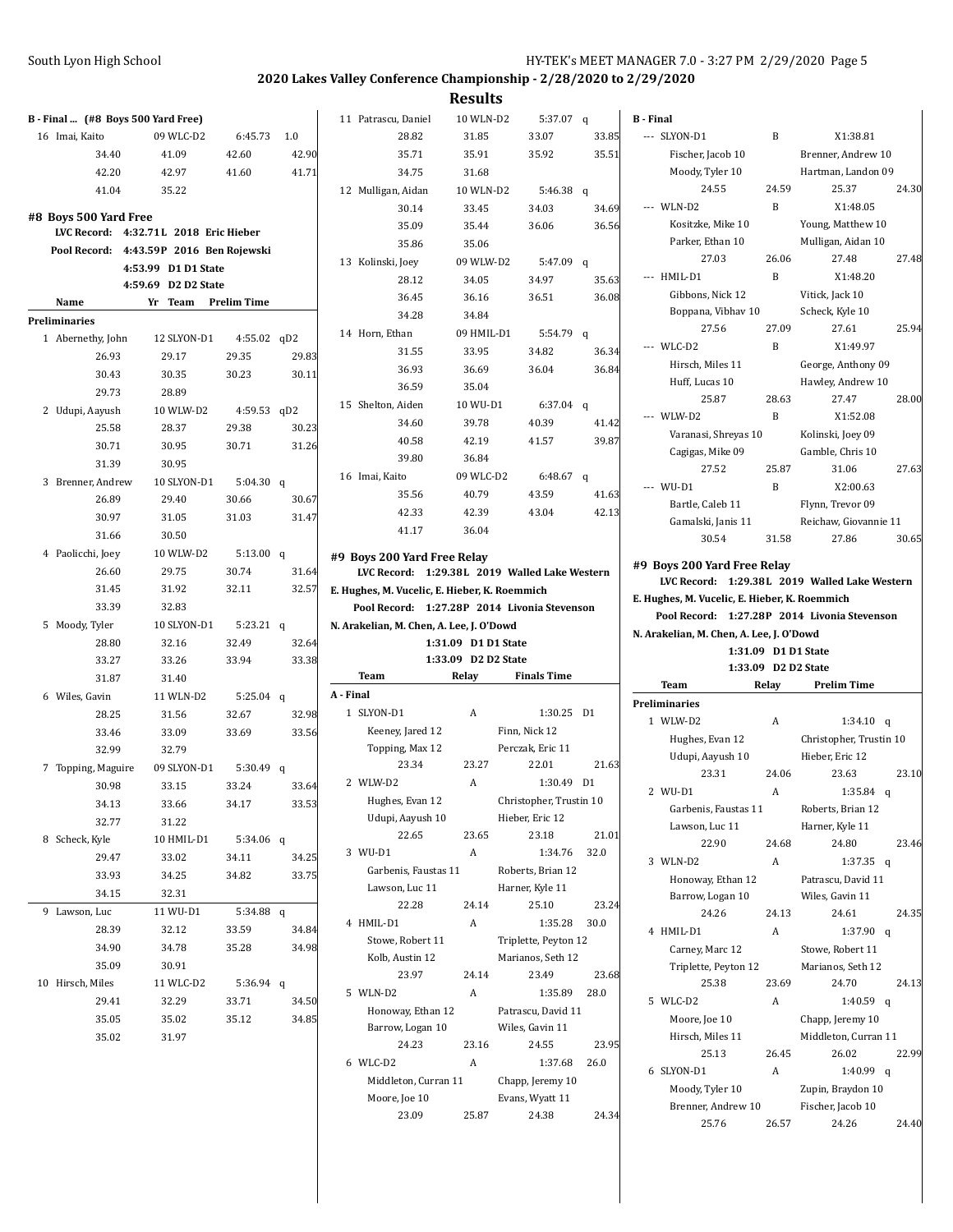|         | Preliminaries  (#9 Boys 200 Yard Free Relay) |                   |                          |                |
|---------|----------------------------------------------|-------------------|--------------------------|----------------|
| 7       | HMIL-D1                                      | B                 | 1:42.47                  | q              |
|         | Gibbons, Nick 12                             |                   | Scheck, Kyle 10          |                |
|         | Aman, Luke 12                                |                   | Kolb, Austin 12          |                |
|         | 26.53                                        | 26.44             | 25.05                    | 24.45          |
| 8       | WLW-D2                                       | B                 | 1:49.51                  | q              |
|         | Varanasi, Shreyas 10                         |                   | Kolinski, Joey 09        |                |
|         | Arora, Anuj 09                               |                   | Gamble, Chris 10         |                |
|         | 27.89                                        | 26.31             | 26.62                    | 28.69          |
| 9       | SLYON-D1                                     | B                 | 1:50.08                  | q              |
|         | Ghanta, Rahul 09                             |                   | Tenkorang, Emmanuel 09   |                |
|         | Topping, Maguire 09                          |                   | Walker, Alexander 09     |                |
|         | 25.94                                        | 29.42             | 27.82                    | 26.90          |
|         | 10 HMIL-D1                                   | C                 | 1:54.54                  | q              |
|         | Vitick, Jack 10                              |                   | Stahl, Keegan 10         |                |
|         | Boppana, Vibhav 10                           |                   | Horn, Ethan 09           |                |
|         | 27.84                                        | 29.38             | 28.84                    | 28.48          |
|         | 11 WLC-D2                                    | B                 | 1:54.62                  | q              |
|         | Hawley, Andrew 10                            |                   | George, Anthony 09       |                |
|         | Imai, Kaito 09                               |                   | Huff, Lucas 10           |                |
|         | 29.66                                        | 27.78             | 31.00                    | 26.18          |
|         | 12 WU-D1                                     | C                 | 2:07.17                  | q              |
|         | Bartle, Caleb 11                             |                   | Flynn, Trevor 09         |                |
|         | Gamalski, Janis 11                           |                   | Reichaw, Giovannie 11    |                |
|         | 30.28                                        | 32.13             | 32.58                    | 32.18          |
|         | 13 WLW-D2                                    | $\mathsf{C}$      | 2:14.73                  | q              |
|         | Cagigas, Mike 09                             |                   | O'Reilly, Cooper 12      |                |
|         | Hadimani, Rachait 09                         |                   | Hodges, Jacob 09         |                |
|         | 31.81                                        | 30.98             | 37.23                    | 34.71          |
|         | 14 SLYON-D1                                  | C                 | 2:18.61                  | q              |
|         | Grant, Jovan 12                              |                   | Muthukumar, Ganesh 11    |                |
|         | Rathore, Aaryan                              |                   | Partin, James 10         |                |
|         | 30.94                                        | 35.41             | 34.65                    | 37.61          |
|         | --- WLN-D2                                   | C                 | X1:56.84                 |                |
|         | Powers, Blake 10                             |                   | Whelan, Robbie 10        |                |
|         | Williams, Johnny 10                          |                   | Mankvitz, Blaine 10      |                |
|         | 29.42                                        | 27.21             | 33.71                    | 26.50          |
|         | WLN-D2                                       | D                 | X2:06.93                 |                |
|         | Kositzke, Matt 10                            |                   | Davis, Braxton 09        |                |
|         | Jablonski, Charlie 09                        |                   | Pierce, Andrew 09        |                |
|         | 32.94                                        | 32.27             | 30.42                    | 31.30          |
|         | #10 Boys 100 Yard Back                       |                   |                          |                |
|         | LVC Record: 51.54L 2018 Kaden Schwaiger      |                   |                          |                |
|         | Pool Record:                                 |                   | 52.54P 2012 John Ferrara |                |
|         |                                              | 55.29 D1 D1 State |                          |                |
|         |                                              | 57.19 D2 D2 State |                          |                |
|         | Name                                         |                   | Yr Team Finals Time      |                |
| A Final |                                              |                   |                          |                |
|         | 1 Keeney, Jared                              | 12 SLYON-D1       | 54.68                    | D <sub>1</sub> |
|         | 26.07                                        | 28.61             |                          |                |
|         | 2 Smith, Fletcher                            | 10 HMIL-D1        | 54.96                    | D <sub>1</sub> |
|         | 26.53                                        | 28.43             |                          |                |
|         | 3 Semansky, Cameron 12 HMIL-D1               |                   | 59.41                    | 16.0           |
|         | 28.73                                        | 30.68             |                          |                |
|         | 4 Patrascu, David                            | 11 WLN-D2         | 59.47                    | 15.0           |
|         | 28.95                                        | 30.52             |                          |                |
|         |                                              |                   |                          |                |

|                  | 5 Moorehead, Aidan<br>28.90                   | 09 SLYON-D1<br>30.65        | 59.55       | 14.0            |
|------------------|-----------------------------------------------|-----------------------------|-------------|-----------------|
|                  | 6 Vardanega, Leo                              | 11 SLYON-D1                 | 1:00.23     | 13.0            |
|                  | 28.94<br>7 Paolicchi, Joey                    | 31.29<br>10 WLW-D2          | 1:00.27     | 12.0            |
|                  | 29.95<br>8 Christopher, Trustin 10 WLW-D2     | 30.32                       | 1:02.15     | 11.0            |
| <b>B</b> - Final | 30.16                                         | 31.99                       |             |                 |
|                  |                                               |                             |             |                 |
|                  | 9 Carney, Marc<br>30.04                       | 12 HMIL-D1<br>30.63         | 1:00.67     | 9.0             |
|                  | 10 Patrascu, Daniel<br>32.04                  | 10 WLN-D2<br>32.96          | 1:05.00     | 7.0             |
|                  | 11 Evans, Wyatt                               | 11 WLC-D2                   | 1:05.51     | 6.0             |
|                  | 31.62                                         | 33.89                       |             |                 |
|                  | 12 Gridley, Alexander 09 SLYON-D1<br>32.46    | 35.30                       | 1.07.76     | 5.0             |
|                  | 13 Pauli, James                               | 10 SLYON-D1                 | 1:09.76     | 4.0             |
|                  | 33.09                                         | 36.67                       |             |                 |
|                  | 14 Reddibattini, Rishik 10 HMIL-D1<br>1:12.05 |                             | 1:11.87     | 3.0             |
|                  | 15 Acebedo, Nicolas 10 HMIL-D1<br>34.12       | 38.87                       | 1:12.99     | 2.0             |
|                  | 16 Collins, Blake                             | 12 WU-D1                    | 1:14.95     | 1.0             |
|                  | 35.57                                         | 39.38                       |             |                 |
|                  | #10 Boys 100 Yard Back                        |                             |             |                 |
|                  | LVC Record:                                   | 51.54L 2018 Kaden Schwaiger |             |                 |
|                  | Pool Record:                                  | 52.54P 2012 John Ferrara    |             |                 |
|                  |                                               | 55.29 D1 D1 State           |             |                 |
|                  |                                               |                             |             |                 |
|                  |                                               | 57.19 D2 D2 State           |             |                 |
|                  | Name                                          | Yr Team Prelim Time         |             |                 |
|                  | <b>Preliminaries</b>                          |                             |             |                 |
|                  | 1 Keeney, Jared<br>26.54                      | 12 SLYON-D1<br>28.90        | 55.44 qD2   |                 |
|                  | 2 Smith, Fletcher<br>26.89                    | 10 HMIL-D1<br>28.96         | 55.85       | qD <sub>2</sub> |
|                  | 3 Vardanega, Leo                              | 11 SLYON-D1                 | 1:00.01     | q               |
|                  | 29.04<br>4 Semansky, Cameron 12 HMIL-D1       | 30.97                       | $1:00.68$ q |                 |
|                  | 29.62                                         | 31.06                       |             |                 |
|                  | 5 Patrascu, David<br>30.15                    | 11 WLN-D2                   | 1:00.82     | q               |
|                  | 6 Moorehead, Aidan 09 SLYON-D1                | 30.67                       | 1:00.94     | q               |
|                  | 29.36                                         | 31.58                       |             |                 |
|                  | 7 Paolicchi, Joey<br>29.80                    | 10 WLW-D2<br>31.42          | 1:01.22     | q               |
|                  | 8 Christopher, Trustin 10 WLW-D2<br>30.65     | 32.12                       | 1:02.77     | q               |
|                  |                                               |                             |             |                 |
| 9                | Evans, Wyatt<br>30.70                         | 11 WLC-D2<br>33.58          | 1:04.28     | q               |
|                  | 10 Carney, Marc                               | 12 HMIL-D1                  | 1:04.66     | q               |
|                  | 31.78<br>11 Patrascu, Daniel                  | 32.88<br>10 WLN-D2          | 1:06.07     | q               |
|                  | 32.63                                         | 33.44                       |             |                 |
|                  | 12 Gridley, Alexander 09 SLYON-D1<br>32.53    | 35.86                       | 1:08.39     | q               |

| 59.55       | 14.0            |                  | 13 Pauli, James                    | 10 SLYON-D1              | 1:10.18 $q$        |                |
|-------------|-----------------|------------------|------------------------------------|--------------------------|--------------------|----------------|
| 1:00.23     | 13.0            |                  | 33.42<br>14 Acebedo, Nicolas       | 36.76<br>10 HMIL-D1      | 1:12.93            | q              |
|             |                 |                  | 34.51                              | 38.42                    |                    |                |
| 1:00.27     | 12.0            |                  | 15 Reddibattini, Rishik 10 HMIL-D1 |                          | 1:13.09 $q$        |                |
|             |                 |                  | 1:13.02                            | 0.07                     |                    |                |
| 1:02.15     | 11.0            |                  | 16 Collins, Blake                  | 12 WU-D1                 | 1:15.58 $q$        |                |
|             |                 |                  | 36.17                              | 39.41<br>10 WLN-D2       | 1:19.74            |                |
| 1:00.67     | 9.0             |                  | 17 Williams, Johnny<br>39.19       | 40.55                    |                    |                |
|             |                 |                  | 18 Kositzke, Mike                  | 10 WLN-D2                | 1:20.13            |                |
| 1:05.00     | 7.0             |                  | 38.93                              | 41.20                    |                    |                |
|             |                 |                  | 19 Cagigas, Mike                   | 09 WLW-D2                | 1:25.20            |                |
| 1:05.51     | 6.0             |                  | 41.70                              | 43.50                    |                    |                |
|             |                 |                  | 20 Bartle, Caleb                   | 11 WU-D1                 | 1:27.26            |                |
| 1:07.76     | 5.0             |                  | 41.60                              | 45.66                    |                    |                |
|             |                 |                  | 21 Gamalski, Janis                 | 11 WU-D1                 | 1:30.56            |                |
| 1:09.76     | 4.0             |                  | 42.40                              | 48.16                    |                    |                |
|             |                 |                  | --- Southerland, Curtis 12 WU-D1   |                          | X1:31.62           |                |
| 1:11.87     | 3.0             |                  | 44.23                              | 47.39                    |                    |                |
|             |                 |                  | --- Reichaw, Giovannie 11 WU-D1    |                          | DQ                 |                |
| 1:12.99     | 2.0             |                  | 41.73                              | 43.40                    |                    |                |
| 1:14.95     | 1.0             |                  | #11 Boys 100 Yard Breast           |                          |                    |                |
|             |                 |                  | LVC Record:                        | 59.06L 2018 Brandon Bell |                    |                |
|             |                 |                  | Pool Record:                       | 59.07P 2011 Joon Chung   |                    |                |
|             |                 |                  |                                    | 1:01.29 D1 D1 State      |                    |                |
|             |                 |                  |                                    |                          |                    |                |
| Schwaiger   |                 |                  |                                    | 1:02.89 D2 D2 State      |                    |                |
| errara      |                 |                  | Name                               | Yr<br>Team               | <b>Finals Time</b> |                |
|             |                 | A - Final        |                                    |                          | 59.89              | D <sub>1</sub> |
| n Time      |                 |                  | 1 Topping, Max<br>28.04            | 12 SLYON-D1<br>31.85     |                    |                |
|             |                 |                  | 2 Fischer, Jacob                   | 10 SLYON-D1              | 1:03.87            | 17.0           |
| 55.44       | qD <sub>2</sub> |                  | 29.93                              | 33.94                    |                    |                |
|             |                 |                  | 3 Honoway, Ethan                   | 12 WLN-D2                | 1:05.81            | 16.0           |
| 55.85       | qD2             |                  | 30.68                              | 35.13                    |                    |                |
|             |                 |                  | 4 Harner, Kyle                     | 11 WU-D1                 | 1:06.05            | 15.0           |
| 1:00.01     | q               |                  | 30.72                              | 35.33                    |                    |                |
|             |                 |                  | 5 Stowe, Robert                    | 11 HMIL-D1               | 1:06.06            | 14.0           |
| $1:00.68$ q |                 |                  | 30.35                              | 35.71                    |                    |                |
|             |                 |                  | 6 Polo, Emilio                     | 10 WLW-D2                | 1:07.54            | 13.0           |
| 1:00.82     | q               |                  | 31.65                              | 35.89                    |                    |                |
| 1:00.94     | q               |                  | 7 Aman, Luke                       | 12 HMIL-D1               | 1:08.28            | 12.0           |
|             |                 |                  | 32.06<br>8 Showek, Owen            | 36.22<br>12 SLYON-D1     | 1:10.42            | 11.0           |
| 1:01.22     | q               |                  | 32.57                              | 37.85                    |                    |                |
|             |                 | <b>B</b> - Final |                                    |                          |                    |                |
| 1:02.77     | q               |                  | 9 Roberts, Brian                   | 12 WU-D1                 | 1:09.12            | 9.0            |
|             |                 |                  | 32.78                              | 36.34                    |                    |                |
| 1:04.28     | q               |                  | 10 Hawley, Andrew                  | 10 WLC-D2                | 1:12.98            | 7.0            |
|             |                 |                  | 34.42                              | 38.56                    |                    |                |
| 1:04.66     | q               |                  | 11 Arora, Anuj                     | 09 WLW-D2                | 1:13.29            | 6.0            |
|             |                 |                  | 33.95                              | 39.34                    |                    |                |
| 1:06.07     | q               |                  | 12 Zupin, Braydon                  | 10 SLYON-D1              | 1:15.02            | 5.0            |
|             |                 |                  | 35.45                              | 39.57                    |                    |                |
| 1:08.39     | q               |                  | 13 Konarski, Dylan<br>35.66        | 10 WLN-D2<br>40.65       | 1:16.31            | 4.0            |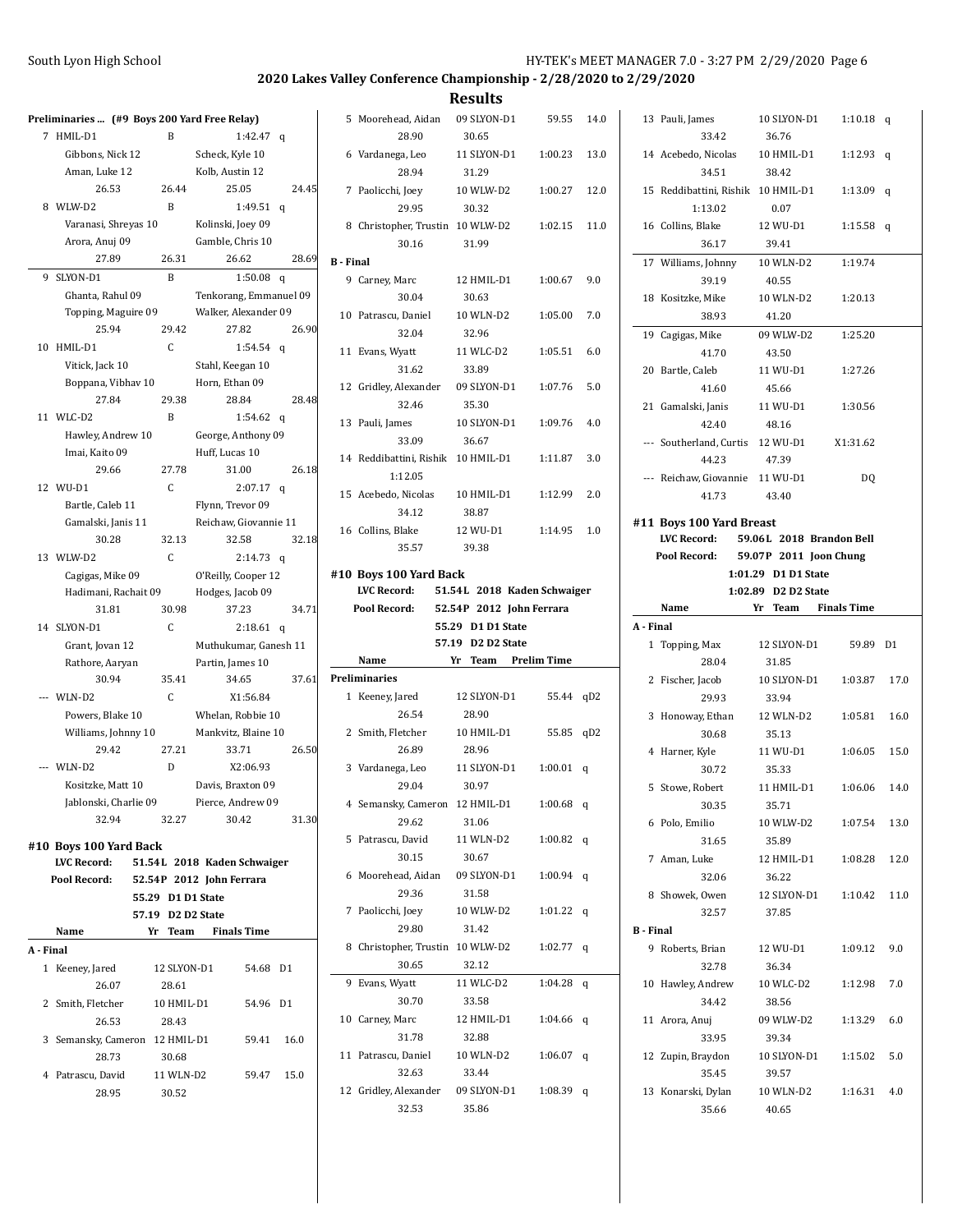| South Lyon High School | HY-TEK's MEET MANAGER 7.0 - 3:27 PM 2/29/2020 Page 7 |
|------------------------|------------------------------------------------------|
|                        |                                                      |

| B - Final  (#11 Boys 100 Yard Breast) |                                                |  |                     |                          |     |
|---------------------------------------|------------------------------------------------|--|---------------------|--------------------------|-----|
|                                       | 14 Lomnicki, Xavier                            |  | 12 HMIL-D1          | 1:17.23                  | 3.0 |
|                                       | 34.62                                          |  | 42.61               |                          |     |
|                                       | 15 Light, Jared                                |  | 11 WU-D1            | 1:18.01                  | 2.0 |
|                                       | 37.06                                          |  | 40.95               |                          |     |
|                                       | 16 Parker, Ethan                               |  | 10 WLN-D2           | 1:18.19                  | 1.0 |
|                                       | 36.78                                          |  | 41.41               |                          |     |
|                                       |                                                |  |                     |                          |     |
|                                       | #11 Boys 100 Yard Breast<br><b>LVC Record:</b> |  |                     | 59.06L 2018 Brandon Bell |     |
|                                       | Pool Record:                                   |  |                     | 59.07P 2011 Joon Chung   |     |
|                                       |                                                |  | 1:01.29 D1 D1 State |                          |     |
|                                       |                                                |  | 1:02.89 D2 D2 State |                          |     |
|                                       | Name                                           |  |                     | Yr Team Prelim Time      |     |
|                                       | Preliminaries                                  |  |                     |                          |     |
|                                       | 1 Topping, Max                                 |  | 12 SLYON-D1         | 1:02.46                  | qD2 |
|                                       | 29.06                                          |  | 33.40               |                          |     |
|                                       | 2 Fischer, Jacob                               |  | 10 SLYON-D1         | 1:03.96                  | q   |
|                                       | 29.96                                          |  | 34.00               |                          |     |
|                                       | 3 Stowe, Robert                                |  | 11 HMIL-D1          | 1:05.54                  | q   |
|                                       | 30.95                                          |  | 34.59               |                          |     |
|                                       | 4 Harner, Kyle                                 |  | 11 WU-D1            | 1:05.91                  | q   |
|                                       | 30.93                                          |  | 34.98               |                          |     |
| 5                                     | Honoway, Ethan                                 |  | 12 WLN-D2           | 1:07.08                  | q   |
|                                       | 31.45                                          |  | 35.63               |                          |     |
|                                       | 6 Aman, Luke                                   |  | 12 HMIL-D1          | 1:09.14                  | q   |
|                                       | 32.27                                          |  | 36.87               |                          |     |
|                                       | 7 Showek, Owen                                 |  | 12 SLYON-D1         | 1:09.28                  | q   |
|                                       | 32.35                                          |  | 36.93               |                          |     |
|                                       | 8 Polo, Emilio                                 |  | 10 WLW-D2           | 1:09.82                  | q   |
|                                       | 32.99                                          |  | 36.83               |                          |     |
|                                       | 9 Roberts, Brian                               |  | 12 WU-D1            | 1:09.87                  | q   |
|                                       | 32.81                                          |  | 37.06               |                          |     |
|                                       | 10 Hawley, Andrew                              |  | 10 WLC-D2           | 1:12.20                  | q   |
|                                       | 34.02                                          |  | 38.18               |                          |     |
|                                       | 11 Arora, Anuj                                 |  | 09 WLW-D2           | 1:13.11                  | q   |
|                                       | 34.28                                          |  | 38.83               |                          |     |
|                                       | 12 Zupin, Braydon                              |  | 10 SLYON-D1         | 1:13.21                  | q   |
|                                       | 34.79                                          |  | 38.42               |                          |     |
|                                       | 13 Lomnicki, Xavier                            |  | 12 HMIL-D1          | 1:17.79 q                |     |
|                                       | 36.68                                          |  | 41.11               |                          |     |
|                                       | 14 Light, Jared 11 WU-D1                       |  |                     | 1:17.83 q                |     |
|                                       | 36.37                                          |  | 41.46               |                          |     |
|                                       | 15 Konarski, Dylan 10 WLN-D2 1:18.01 q         |  |                     |                          |     |
|                                       | 35.82                                          |  | 42.19               |                          |     |
|                                       | 16 Parker, Ethan                               |  |                     | 10 WLN-D2   1:18.90   q  |     |
|                                       | 36.80                                          |  | 42.10               |                          |     |
|                                       | 17 Gowan, Jordan                               |  |                     | 09 SLYON-D1 1:18.91      |     |
|                                       | 36.18                                          |  | 42.73               |                          |     |
|                                       | 18 Goli, Nikhil                                |  |                     | 10 HMIL-D1 1:19.42       |     |
|                                       | 37.44                                          |  | 41.98               |                          |     |
|                                       | 19 Morales, Brennan 10 WU-D1                   |  |                     | 1:20.96                  |     |
|                                       | 38.41                                          |  | 42.55               |                          |     |
|                                       | 20 Imai, Kaito                                 |  |                     | 09 WLC-D2 1:22.28        |     |
|                                       | 39.65                                          |  | 42.63               |                          |     |
|                                       |                                                |  |                     |                          |     |

|                  |                                                                                | …ww                 |                      |                |
|------------------|--------------------------------------------------------------------------------|---------------------|----------------------|----------------|
|                  | 21 Whelan, Robbie                                                              | 10 WLN-D2           | 1:23.65              |                |
|                  | 38.41                                                                          | 45.24               |                      |                |
|                  | 22 Varanasi, Shreyas                                                           | 10 WLW-D2           | 1:26.56              |                |
|                  | 40.91                                                                          | 45.65               |                      |                |
|                  | 23 Mankvitz, Blaine                                                            | 10 WLN-D2           | 1:26.92              |                |
|                  | 39.81                                                                          | 47.11               |                      |                |
|                  | --- Partin, James                                                              |                     | 10 SLYON-D1 X1:49.09 |                |
|                  | 51.22                                                                          | 57.87               |                      |                |
|                  |                                                                                |                     |                      |                |
|                  | #12 Boys 400 Yard Free Relay<br>LVC Record: 3:13.59L 2018 Walled Lake Northern |                     |                      |                |
|                  |                                                                                |                     |                      |                |
|                  | D. Buglak, K. Schwaiger, Z. Rosely, S. McCann                                  |                     |                      |                |
|                  | Pool Record: 3:08.94P 2014 Livonia Stevenson                                   |                     |                      |                |
|                  |                                                                                | 3:20.49 D1 D1 State |                      |                |
|                  |                                                                                | 3:24.89 D2 D2 State | <b>Finals Time</b>   |                |
|                  | Team                                                                           | Relay               |                      |                |
| A - Final        |                                                                                |                     |                      |                |
|                  | 1 WLW-D2                                                                       | A                   | 3:18.42              | D <sub>1</sub> |
|                  | Hughes, Evan 12                                                                |                     | Udupi, Aayush 10     |                |
|                  | Christopher, Trustin 10                                                        |                     | Hieber, Eric 12      |                |
|                  | 23.92                                                                          | 50.23               | 23.50                | 49.63          |
|                  | 24.76                                                                          | 52.41               | 21.93                | 46.15          |
|                  | 2 HMIL-D1                                                                      | A                   | 3:23.23              | D <sub>2</sub> |
|                  | Triplette, Peyton 12                                                           |                     | Carney, Marc 12      |                |
|                  | Rozhko, Maksym 12                                                              |                     | Smith, Fletcher 10   |                |
|                  | 24.59                                                                          | 52.67               | 24.15                | 50.85          |
|                  | 23.81                                                                          | 50.67               | 23.42                | 49.04          |
|                  | 3 SLYON-D1                                                                     | A                   | 3:23.35 D2           |                |
|                  | Finn, Nick 12                                                                  |                     | Abernethy, John 12   |                |
|                  | Brenner, Andrew 10                                                             |                     | Perczak, Eric 11     |                |
|                  | 24.65                                                                          | 51.83               | 24.46                | 51.06          |
|                  | 25.07                                                                          | 52.03               | 23.05                | 48.43          |
|                  | 4 WLN-D2                                                                       | A                   | 3:38.31              | 30.0           |
|                  | Rosely, Zane 12                                                                |                     | Mulligan, Aidan 10   |                |
|                  | Patrascu, Daniel 10                                                            |                     | Barrow, Logan 10     |                |
|                  | 22.88                                                                          | 47.22               | 27.86                | 59.38          |
|                  | 27.74                                                                          | 57.45               | 26.05                | 54.26          |
|                  | 5 WLC-D2                                                                       | A                   | 4:01.87              | 28.0           |
|                  | Hirsch, Miles 11                                                               |                     | Chapp, Jeremy 10     |                |
|                  | George, Anthony 09                                                             |                     | Huff, Lucas 10       |                |
|                  | 27.88                                                                          | 57.71               | 27.71                | 59.17          |
|                  | 30.03                                                                          | 1:04.49             | 28.21                | 1:00.50        |
|                  | 6 WU-D1                                                                        | A                   | 4:05.05              | 26.0           |
|                  | Barcelon, Kyle 11                                                              |                     | Collins, Blake 12    |                |
|                  | Shelton, Aiden 10                                                              |                     | Morales, Brennan 10  |                |
|                  | 29.78                                                                          | 1:00.93             | 28.14                | 59.60          |
|                  | 30.32                                                                          | 1:06.12             | 26.45                | 58.40          |
| <b>B</b> - Final |                                                                                |                     |                      |                |
|                  | --- SLYON-D1                                                                   | B                   | X3:42.80             |                |
|                  | Showek, Owen 12                                                                |                     | Vardanega, Leo 11    |                |
|                  | Moody, Tyler 10                                                                |                     | Moorehead, Aidan 09  |                |
|                  | 28.01                                                                          | 58.64               | 25.85                | 56.47          |
|                  | 25.92                                                                          | 54.45               | 25.33                | 53.24          |
|                  | --- WLW-D2                                                                     | B                   | X3:43.99             |                |
|                  | Paolicchi, Joey 10                                                             |                     | Abdulnour, Zach 12   |                |
|                  | Polo, Emilio 10                                                                |                     | Arora, Anuj 09       |                |
|                  | 26.30                                                                          | 54.68               | 27.00                | 57.18          |
|                  | 25.28                                                                          | 54.09               | 27.62                | 58.04          |

|              | --- HMIL-D1                                   | B                   | X3:56.54                                       |         |
|--------------|-----------------------------------------------|---------------------|------------------------------------------------|---------|
|              | Scheck, Kyle 10                               |                     | Reddibattini, Rishik 10                        |         |
|              | Gibbons, Nick 12                              |                     | Aman, Luke 12                                  |         |
|              | 28.22                                         | 58.90               | 30.44                                          | 1:04.54 |
|              | 27.21                                         | 56.73               | 26.55                                          | 56.37   |
|              | --- WU-D1                                     | B                   | XDQ                                            |         |
|              | Collins, Blake 12                             |                     | Light, Jared 11                                |         |
|              | Petsch, Grant 09                              |                     | Reichaw, Giovannie 11                          |         |
|              | --- WLN-D2                                    | B                   | <b>XDQ</b>                                     |         |
|              | Kositzke, Mike 10                             |                     | Konarski, Dylan 10                             |         |
|              | Williams, Johnny 10                           |                     | Mankvitz, Blaine 10                            |         |
|              | 28.21                                         | 59.72               | 28.59                                          | 1:00.73 |
|              | 29.61                                         | 1:00.81             | 29.17                                          | 1:03.87 |
|              |                                               |                     |                                                |         |
|              | #12 Boys 400 Yard Free Relay                  |                     |                                                |         |
|              |                                               |                     | LVC Record: 3:13.59L 2018 Walled Lake Northern |         |
|              | D. Buglak, K. Schwaiger, Z. Rosely, S. McCann |                     |                                                |         |
|              | Pool Record:                                  |                     | 3:08.94P 2014 Livonia Stevenson                |         |
|              |                                               | 3:20.49 D1 D1 State |                                                |         |
|              |                                               | 3:24.89 D2 D2 State |                                                |         |
|              | Team                                          | Relay               | <b>Prelim Time</b>                             |         |
|              | Preliminaries                                 |                     |                                                |         |
| $\mathbf{1}$ | HMIL-D1                                       | A                   | 3:27.66                                        | q       |
|              | Smith, Fletcher 10                            |                     | Carney, Marc 12                                |         |
|              | Triplette, Peyton 12                          |                     | Rozhko, Maksym 12                              |         |
|              | 24.52                                         | 50.52               | 26.00                                          | 54.01   |
|              | 25.05                                         | 52.60               | 23.91                                          | 50.53   |
|              | 2 WLW-D2                                      | A                   | 3:33.49                                        | q       |
|              | Hughes, Evan 12                               |                     | Udupi, Aayush 10                               |         |
|              |                                               |                     | Christopher, Trustin 10 Hieber, Eric 12        |         |
|              | 24.19                                         | 52.72               | 25.13                                          | 52.95   |
|              | 26.01                                         | 55.69               | 24.61                                          | 52.13   |
|              | 3 SLYON-D1                                    | A                   | 3:38.27                                        | q       |
|              | Brenner, Andrew 10                            |                     | Moorehead, Aidan 09                            |         |
|              | Moody, Tyler 10                               |                     | Showek, Owen 12                                |         |
|              | 26.41                                         | 54.23               | 25.65                                          | 54.09   |
|              | 26.37                                         | 55.57               | 25.91                                          | 54.38   |
|              | 4 WLW-D2                                      | B                   | $3:46.34$ q                                    |         |
|              | Paolicchi, Joey 10                            |                     | Abdulnour, Zach 12                             |         |
|              | Polo, Emilio 10                               |                     | Arora, Anuj 09                                 |         |
|              | 26.12                                         | 53.94               | 27.41                                          | 58.59   |
|              | 25.36                                         | 54.17               | 27.83                                          | 59.64   |
| 5            | WLN-D2                                        | A                   | 3:46.79                                        | q       |
|              | Rosely, Zane 12                               |                     | Mulligan, Aidan 10                             |         |
|              | Konarski, Dylan 10                            |                     | Barrow, Logan 10                               |         |
|              | 23.77                                         | 49.28               | 28.22                                          | 1:00.24 |
|              | 28.73                                         | 1:02.54             | 26.19                                          | 54.73   |
| 6            | HMIL-D1                                       | B                   | 3:52.18                                        | q       |
|              | Scheck, Kyle 10                               |                     | Gibbons, Nick 12                               |         |
|              | Aman, Luke 12                                 |                     | Kolb, Austin 12                                |         |
|              | 27.83                                         | 58.39               | 27.25                                          | 57.99   |
|              | 27.53                                         | 1:00.00             | 26.19                                          | 55.80   |
| 7            | SLYON-D1                                      | B                   | 3:59.90                                        | q       |
|              | Gridley, Alexander 09                         |                     | Pauli, James 10                                |         |
|              | Topping, Maguire 09                           |                     | Vardanega, Leo 11                              |         |
|              | 29.29                                         | 1:02.40             | 28.44                                          | 1:00.96 |
|              |                                               |                     |                                                | 55.55   |
|              | 29.30                                         | 1:00.99             | 25.54                                          |         |